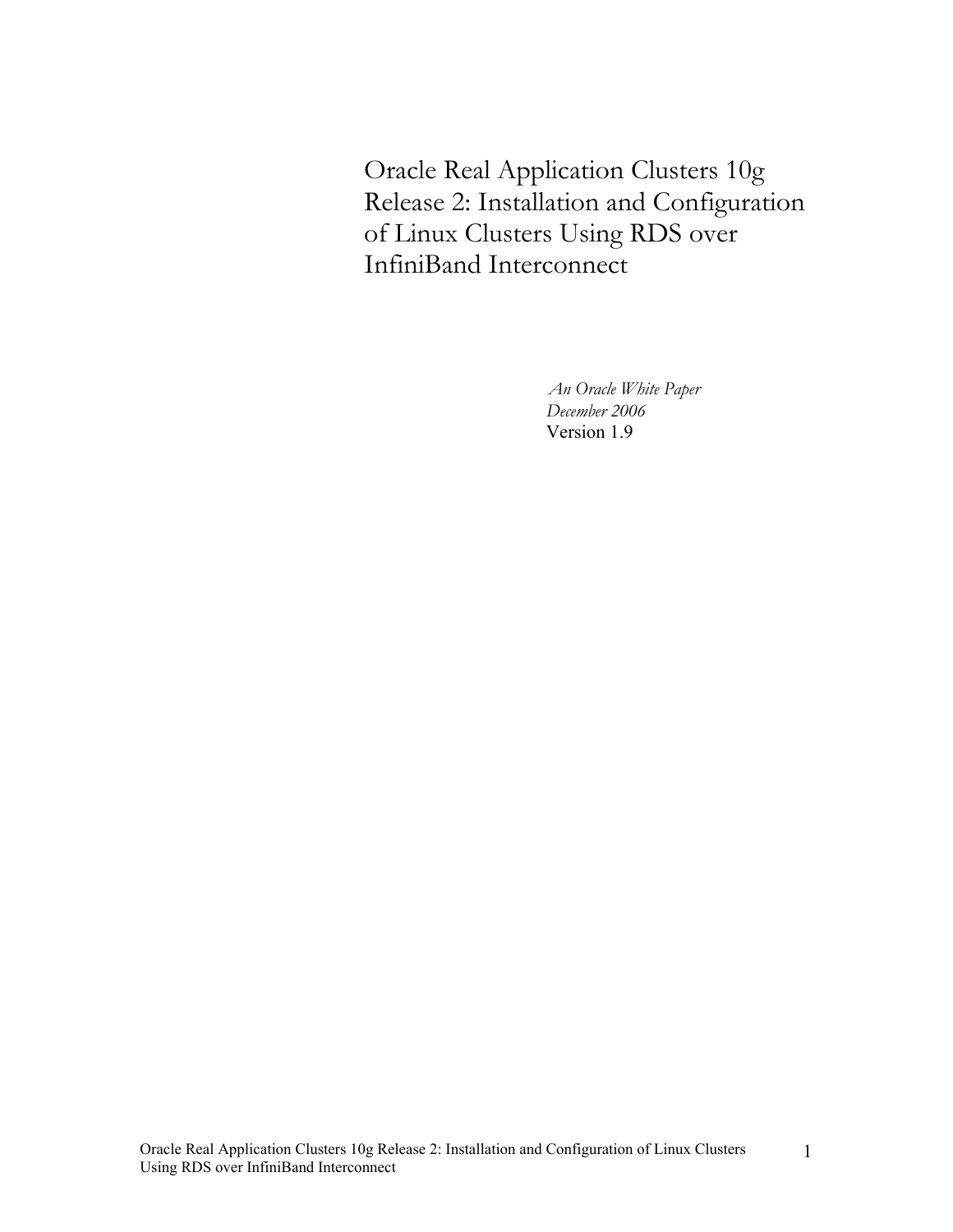# Oracle RAC 10g Release 2 on Linux Cluster using RDS over IB Interconnect Installation and Configuration

# **INTRODUCTION**

In Oracle Real Application Cluster (RAC) Technology, Cluster Interconnect is the key to maximizing its performance. RDS, Reliable Datagram Sockets protocol provides reliable datagram services multiplexing UDP packets over InfiniBand connection improving performance to Oracle RAC. It provides high performance cluster interconnect for Oracle RAC 10g Release 2, utilizing InfiniBand which has 10X bandwidth advantage and 10X latency reduction vs. Gigabit Ethernet.

The reliable delivery capabilities inherent in InfiniBand that offload end-to-end error checking to the InfiniBand fabric, freeing CPU cycles for application processing, thereby enabling processor scaling far greater than is possible with Ethernet.

The InfiniBand architecture delivers three levels of full duplex performance; the 1X link (2.5 gbit/s), the 4X link ( 10 gbit/s), and the 12X link (30 gbits/s)

## **IPoIB**

Internet Protocol over InfiniBand **(IPoIB**) defines how Internet Protocol utilizes InfiniBand as a Link Layer protocol such as Ethernet. IPoIB provides significantly improved bandwidth, latency, and reliability characteristics over Ethernet. The uses of IPoIB are entirely transparent to TCP/IP based applications, thereby providing system wide improvements.

Oracle uses IPOIB for CSS (node monitor) communication.

## **RDS**

Reliable Datagram Sockets (**RDS**) is a reliable-socket off-load driver and inter-processor communication (IPC) protocol with low overhead, low-latency, high-bandwidth. **RDS**  enables enhanced application performance and cluster scalability. RDS over InfiniBand uses approximately 50% less CPU per operation than IPoIB and operates with approximately half the latency of User Datagram Protocol (UDP) over Ethernet.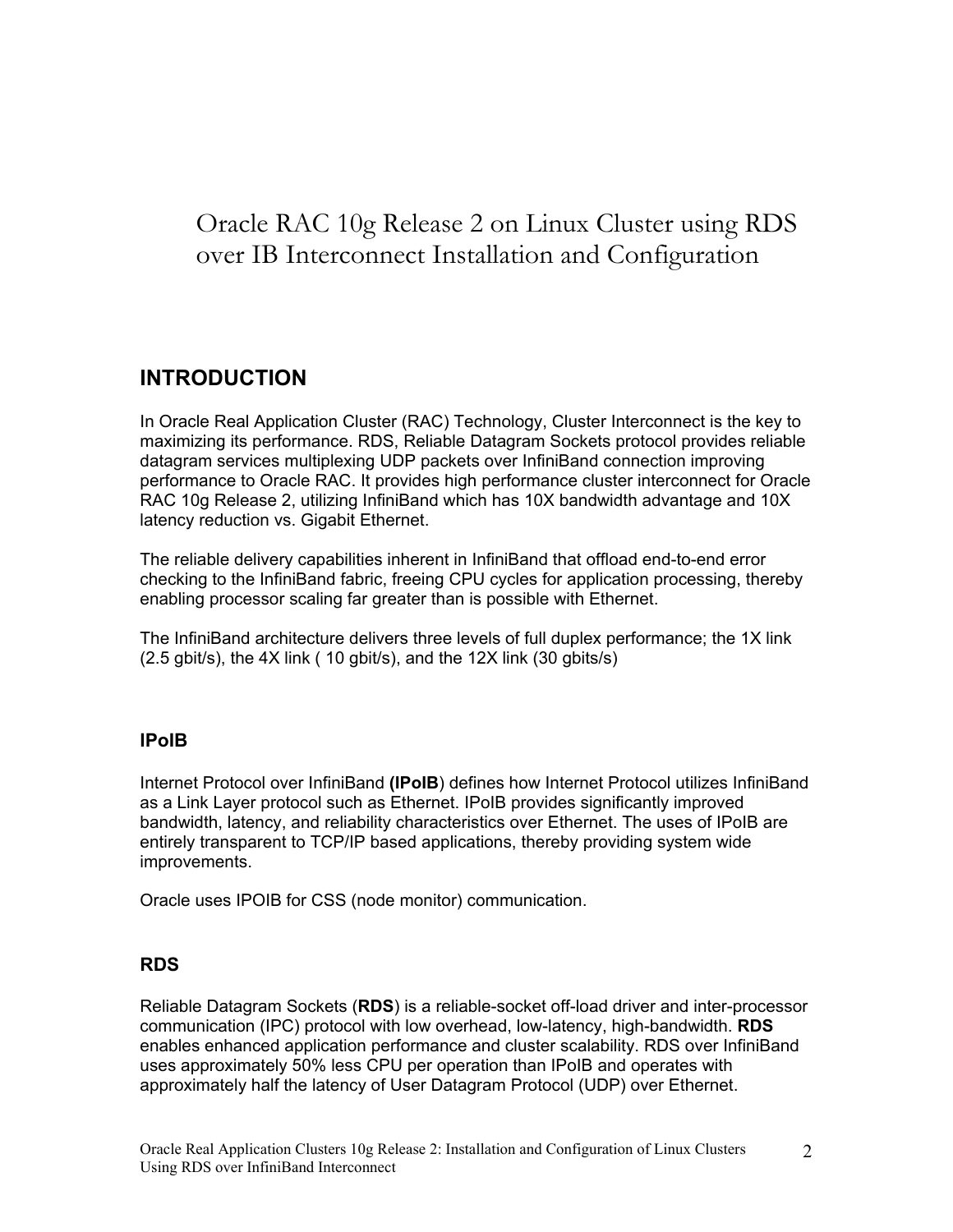Oracle uses RDS for cross instance database communication.

# **Advantages of IB/RDS as Interconnect Protocol in Oracle RAC 10g Release 2.**

- High throughput gain over UDP Gigabit Ethernet (GIGE)
- Less latency of UDP GIGE and IPoIB
- Low CPU utilization
- Easy to install and configure
- Supports fail-over across Host Channel Adapter (HCA) ports and cards
- Stable deterministic performance under heavy CPU load

# **NETWORK CONFIGURATION FOR ORACLE CLUSTER**

| <b>Component</b>                        | <b>Specification</b>                                                                                                                                                                                                                                    |
|-----------------------------------------|---------------------------------------------------------------------------------------------------------------------------------------------------------------------------------------------------------------------------------------------------------|
| <b>Network</b>                          | eth0: Public network (GIGE may be used)<br>$\bullet$<br>ib1: Infiniband network for Cluster Interconnect<br>Switch for Cluster Interconnect<br>Configuration 1<br>$\circ$<br>One dual port IB Card with cable connected to port 1<br>and port 2 of HCA1 |
|                                         | Configuration 2<br>$\circ$<br>Two dual port IB Cards with cable connected to port 1<br>of each HCA1 and HCA2                                                                                                                                            |
| Clusterware                             | Oracle Clusterware 10.2.0.3<br>(This is the first Oracle version to support this new technology. At<br>present this is only supported on Linux platform)                                                                                                |
| Software and<br>patch level<br>(Tested) | Linux Kernel 2.6.9-34. Elsmp<br>$\bullet$<br>Oracle Clusterware and RAC 10.2.0.3<br>$\bullet$<br>SilverStorm RDS 3.3.0.10.1                                                                                                                             |
| <b>Additional HA</b><br>Software        | SilverStorm RDS 3.3.0.10.1                                                                                                                                                                                                                              |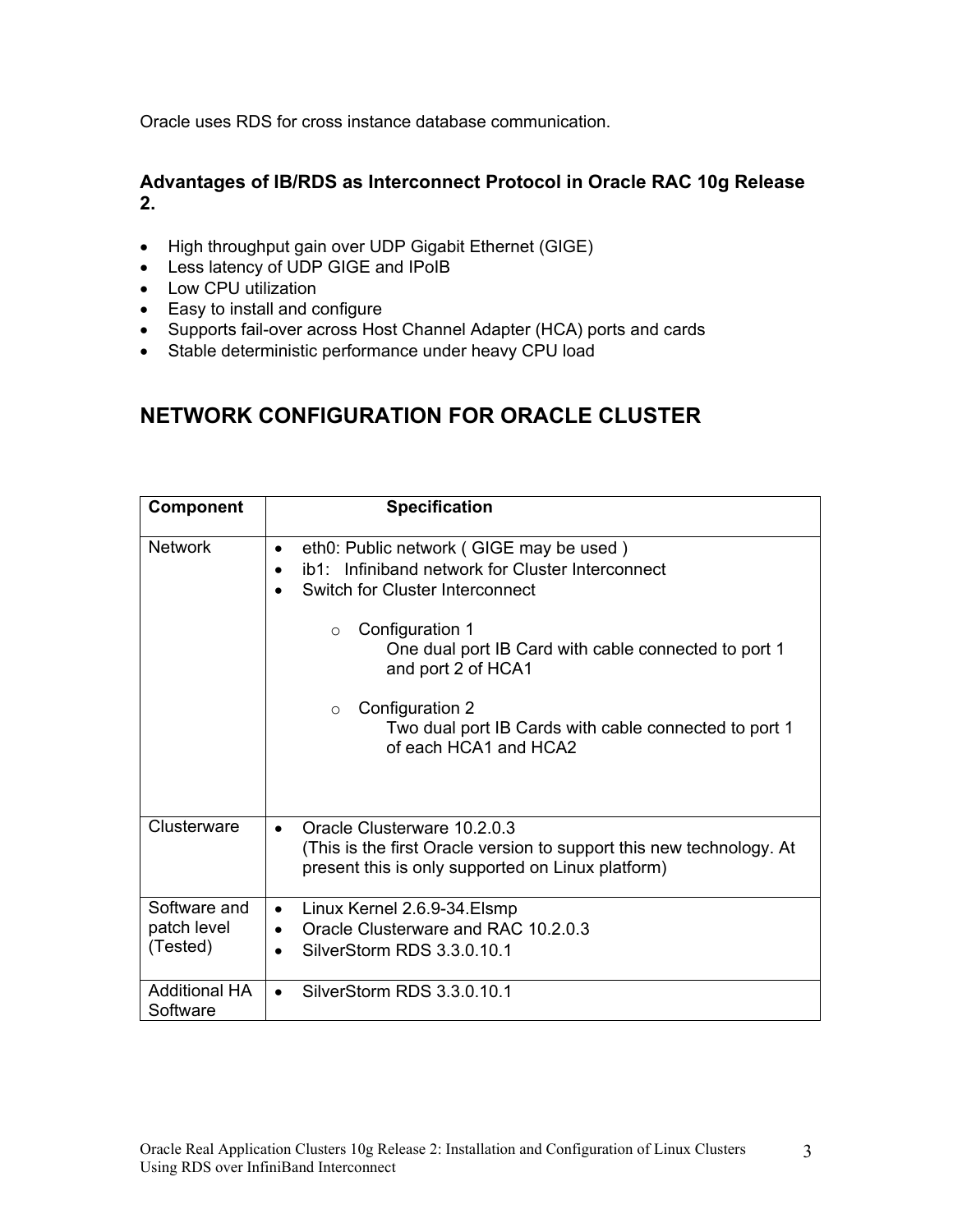



- $\circ$  Following diagram displays the configuration for cluster with two private switches connected to DUAL port HCA to avoid single point of failure (SPOF)
- $\circ$  Both inter link switches (ISL) should be in one subnet to enable RDS failover transparent to RAC



 **Figure 1.2 Network Configuration for cluster (two private switches)** 

o Primarily we will explain about single switch configuration in this paper.

# **FABRIC HARDWARE INSTALLATION**

- Install the High performance10Gbit/s, Full Bisectional Bandwidth (FBB) InfiniBand switching fabric such as SilverStorm 9024 Switch that supports Ethernet and Fiber Channel.
- Connect one end of a Category 5 or 6 Ethernet cable to the RJ-45 connector on the switch and the other end to the OOB LAN workstation.
- Install Host Channel Adapters (HCA) such as SilverStorm HCA 7000 in each server in a 133MHZ PCI-X slot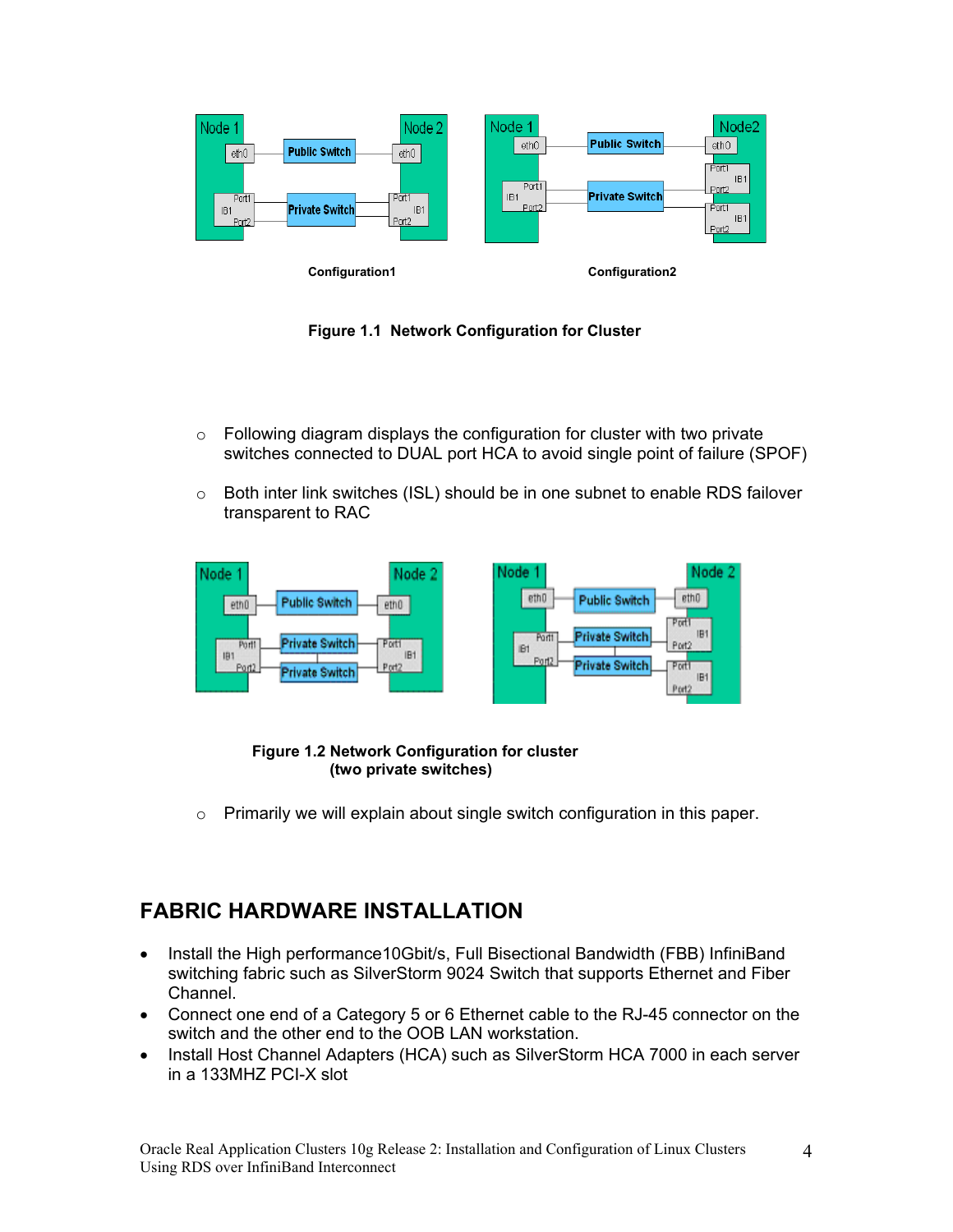- Connect the switch to IB-enabled hosts using 4X-to-4X IB or IB/Fiber Optic cables. Recommended distance limits for the IB/Fiber Optics is 100 meters
- Power up the switch and monitor its boot process.
- The following are ways to determine that the system has started successfully:
	- $\circ$  The IB link status indicator LEDs are lit up on the switch ports that are connected to an IB host.
	- $\circ$  The user is able to bring up Chassis Viewer through a web browser on the OOB LAN.
	- o The homepage displays the 9024 switch ports
- There are three ways to view the boot process and configure the switch settings:
	- $\circ$  From a terminal connect to the switch using 'ssh' as user admin
	- $\circ$  Using the switch RS-232 port that is connected to a terminal, view or configure the Switch settings with the following command line interface (CLI) from the terminal:
		- Verify the system IP address:
			- ¾ **ShowChassisIpAddr**
		- Change the default IP address:
			- ¾ **setChassisIpAddr -h <new ipaddress> -m <new netmask>**
		- Change the default gateway IP address:
			- ¾ **setDefaultRoute -h <new ipaddress>**
		- $\blacksquare$  Exit the CLI:
			- ¾ **logout**

#### **Example:**

**# ssh open <switch ip address>** 

**username-> admin password-> Welcome to the SilverStorm 9024 CLI. Type 'list' for the list of commands. -> showChassisIpAddr Chassis IP Address: 10.35.58.21 Net mask: 255.255.252.0 -> -> setChassisIpAddr -h 10.35.58.21 -m 255.255.255.0 You may need to reconnect if you have connected via: 10.35.58.21 OOB IP Address/netmask successfully updated -> -> setDefaultRoute -h 10.35.58.21 You will have to reboot in order for the setting to take effect**

- o Using the **Quicksilver Chassis Viewer** GUI via web browser, using http://<Switch\_Name> or http://<Switch\_IP\_Address> Chassis Viewer is browser based management software with the following management, configuration, monitoring and diagnostics functionality.
	- **Manage and view user-defined data**
	- Manage and monitor log files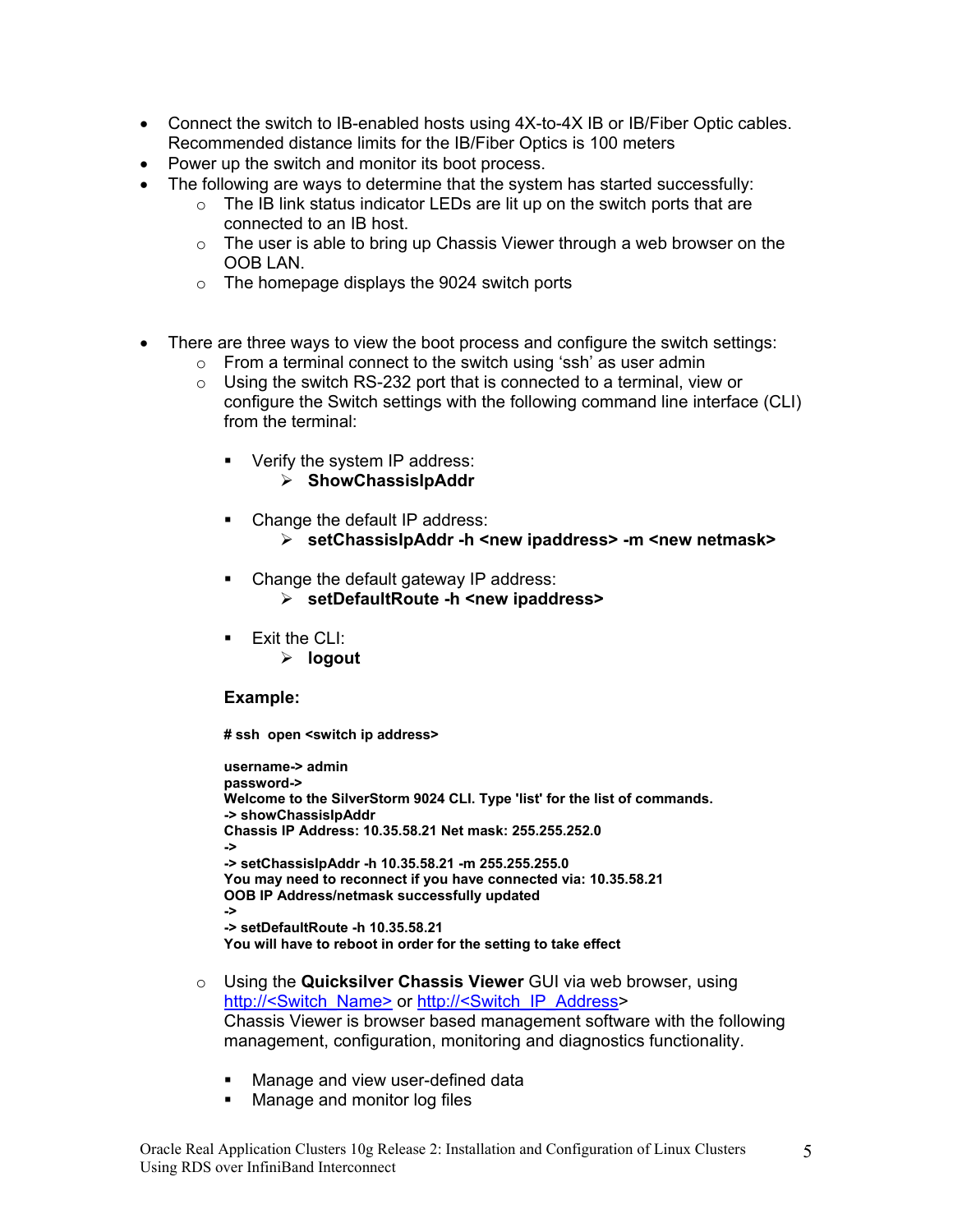- **Manage firmware updates**
- Monitor component status and switch-level detailed information
- Configure the InfiniBand, Ethernet, and Fiber Channel features

| SilverStorm 9024<br>SilverStorm<br>CHNOLOGIES<br>\$ [13] [14] [15] [16] [17] [18] [19] [20] [21] [22] [23] [24]<br>\$ [13] [14] [15] [16] [17] [18] [19] [20] [21] [22] [23] [24]<br>\$ [13] [14] [15] [16] [17] [18]<br>ssis Details<br>?<br><b>LEDs and Sensors</b><br>System<br>Chassis Fru<br>Power<br>Fan<br><b>Backplane</b><br>Logging<br>Maintenance<br><b>Chassis Units Test</b><br>Snmp<br><b>LED</b><br><b>Unit Index</b><br>Type<br>o<br>1<br>chassis status<br><b>Chassis Traps</b><br>۰<br>$\overline{1}$<br>chassis SMA<br>b<br>$\overline{a}$<br>power supply AC<br>Port Stats<br>3<br>Ō<br>power supply AC<br>ь<br>4<br><b>Time Service</b><br>fan tray<br>OOB LAN IP<br>ibnet Manager<br>Refresh<br>License Keys<br>Chassis Sensor Data<br><b>Slot Index</b><br><b>Status</b><br>Type<br>101<br>North ADM1024 -- ambient temp<br>temperature<br>good<br>North ADM1024 -- upstream temp<br>101<br>temperature<br>good | View FRU<br>Reboot<br><b>Description</b><br>SilverStorm 9024<br>SilverStorm 9024<br>Power Supply 1<br>Power Supply 2 | <b>Chassis Viewer</b><br>Support Info<br>?<br>3<br>View Log<br>$\gamma$ |
|----------------------------------------------------------------------------------------------------------------------------------------------------------------------------------------------------------------------------------------------------------------------------------------------------------------------------------------------------------------------------------------------------------------------------------------------------------------------------------------------------------------------------------------------------------------------------------------------------------------------------------------------------------------------------------------------------------------------------------------------------------------------------------------------------------------------------------------------------------------------------------------------------------------------------------------|----------------------------------------------------------------------------------------------------------------------|-------------------------------------------------------------------------|
|                                                                                                                                                                                                                                                                                                                                                                                                                                                                                                                                                                                                                                                                                                                                                                                                                                                                                                                                        |                                                                                                                      |                                                                         |
|                                                                                                                                                                                                                                                                                                                                                                                                                                                                                                                                                                                                                                                                                                                                                                                                                                                                                                                                        |                                                                                                                      |                                                                         |
|                                                                                                                                                                                                                                                                                                                                                                                                                                                                                                                                                                                                                                                                                                                                                                                                                                                                                                                                        |                                                                                                                      |                                                                         |
|                                                                                                                                                                                                                                                                                                                                                                                                                                                                                                                                                                                                                                                                                                                                                                                                                                                                                                                                        |                                                                                                                      |                                                                         |
|                                                                                                                                                                                                                                                                                                                                                                                                                                                                                                                                                                                                                                                                                                                                                                                                                                                                                                                                        |                                                                                                                      |                                                                         |
|                                                                                                                                                                                                                                                                                                                                                                                                                                                                                                                                                                                                                                                                                                                                                                                                                                                                                                                                        |                                                                                                                      |                                                                         |
|                                                                                                                                                                                                                                                                                                                                                                                                                                                                                                                                                                                                                                                                                                                                                                                                                                                                                                                                        |                                                                                                                      |                                                                         |
|                                                                                                                                                                                                                                                                                                                                                                                                                                                                                                                                                                                                                                                                                                                                                                                                                                                                                                                                        |                                                                                                                      |                                                                         |
|                                                                                                                                                                                                                                                                                                                                                                                                                                                                                                                                                                                                                                                                                                                                                                                                                                                                                                                                        |                                                                                                                      |                                                                         |
|                                                                                                                                                                                                                                                                                                                                                                                                                                                                                                                                                                                                                                                                                                                                                                                                                                                                                                                                        |                                                                                                                      |                                                                         |
|                                                                                                                                                                                                                                                                                                                                                                                                                                                                                                                                                                                                                                                                                                                                                                                                                                                                                                                                        |                                                                                                                      |                                                                         |
|                                                                                                                                                                                                                                                                                                                                                                                                                                                                                                                                                                                                                                                                                                                                                                                                                                                                                                                                        |                                                                                                                      |                                                                         |
|                                                                                                                                                                                                                                                                                                                                                                                                                                                                                                                                                                                                                                                                                                                                                                                                                                                                                                                                        | Fan Tray 1                                                                                                           |                                                                         |
|                                                                                                                                                                                                                                                                                                                                                                                                                                                                                                                                                                                                                                                                                                                                                                                                                                                                                                                                        |                                                                                                                      |                                                                         |
|                                                                                                                                                                                                                                                                                                                                                                                                                                                                                                                                                                                                                                                                                                                                                                                                                                                                                                                                        |                                                                                                                      |                                                                         |
|                                                                                                                                                                                                                                                                                                                                                                                                                                                                                                                                                                                                                                                                                                                                                                                                                                                                                                                                        |                                                                                                                      |                                                                         |
|                                                                                                                                                                                                                                                                                                                                                                                                                                                                                                                                                                                                                                                                                                                                                                                                                                                                                                                                        |                                                                                                                      |                                                                         |
|                                                                                                                                                                                                                                                                                                                                                                                                                                                                                                                                                                                                                                                                                                                                                                                                                                                                                                                                        | <b>Description</b>                                                                                                   | $\blacktriangle$                                                        |
|                                                                                                                                                                                                                                                                                                                                                                                                                                                                                                                                                                                                                                                                                                                                                                                                                                                                                                                                        |                                                                                                                      |                                                                         |
|                                                                                                                                                                                                                                                                                                                                                                                                                                                                                                                                                                                                                                                                                                                                                                                                                                                                                                                                        |                                                                                                                      |                                                                         |
| 101<br>South ADM1024 -- ambient temp<br>temperature<br>good                                                                                                                                                                                                                                                                                                                                                                                                                                                                                                                                                                                                                                                                                                                                                                                                                                                                            |                                                                                                                      |                                                                         |
| 101<br>temperature<br>good                                                                                                                                                                                                                                                                                                                                                                                                                                                                                                                                                                                                                                                                                                                                                                                                                                                                                                             | South ADM1024 -- downstream temp                                                                                     |                                                                         |
| 101<br>MAX6690 -- Ambient temp<br>temperature<br>good                                                                                                                                                                                                                                                                                                                                                                                                                                                                                                                                                                                                                                                                                                                                                                                                                                                                                  |                                                                                                                      |                                                                         |
| 101<br>temperature<br>MAX6690 -- CPU Temp<br>good<br>101                                                                                                                                                                                                                                                                                                                                                                                                                                                                                                                                                                                                                                                                                                                                                                                                                                                                               |                                                                                                                      |                                                                         |
| North ADM1024 -- A3.3V voltage<br>dc-power<br>good<br>101<br>dc-power<br>good                                                                                                                                                                                                                                                                                                                                                                                                                                                                                                                                                                                                                                                                                                                                                                                                                                                          |                                                                                                                      |                                                                         |
|                                                                                                                                                                                                                                                                                                                                                                                                                                                                                                                                                                                                                                                                                                                                                                                                                                                                                                                                        |                                                                                                                      |                                                                         |
|                                                                                                                                                                                                                                                                                                                                                                                                                                                                                                                                                                                                                                                                                                                                                                                                                                                                                                                                        | North ADM1024 -- B3.3V voltage                                                                                       | ×                                                                       |

**Figure 2. Chassis Viewer** 

# **RDS SOFTWARE INSTALLATION**

# **INSTALL OS PACKAGES**

- Install the same recommended OS version for Oracle 10.2.0.3 on all hosts
- Master host i.e. the local host used for installing the software, should have full OS installed including tcl and expect packages

## **# rpm –q tcl expect**

• Configure each host to enable the master host to connect through 'ssh' or 'rsh'.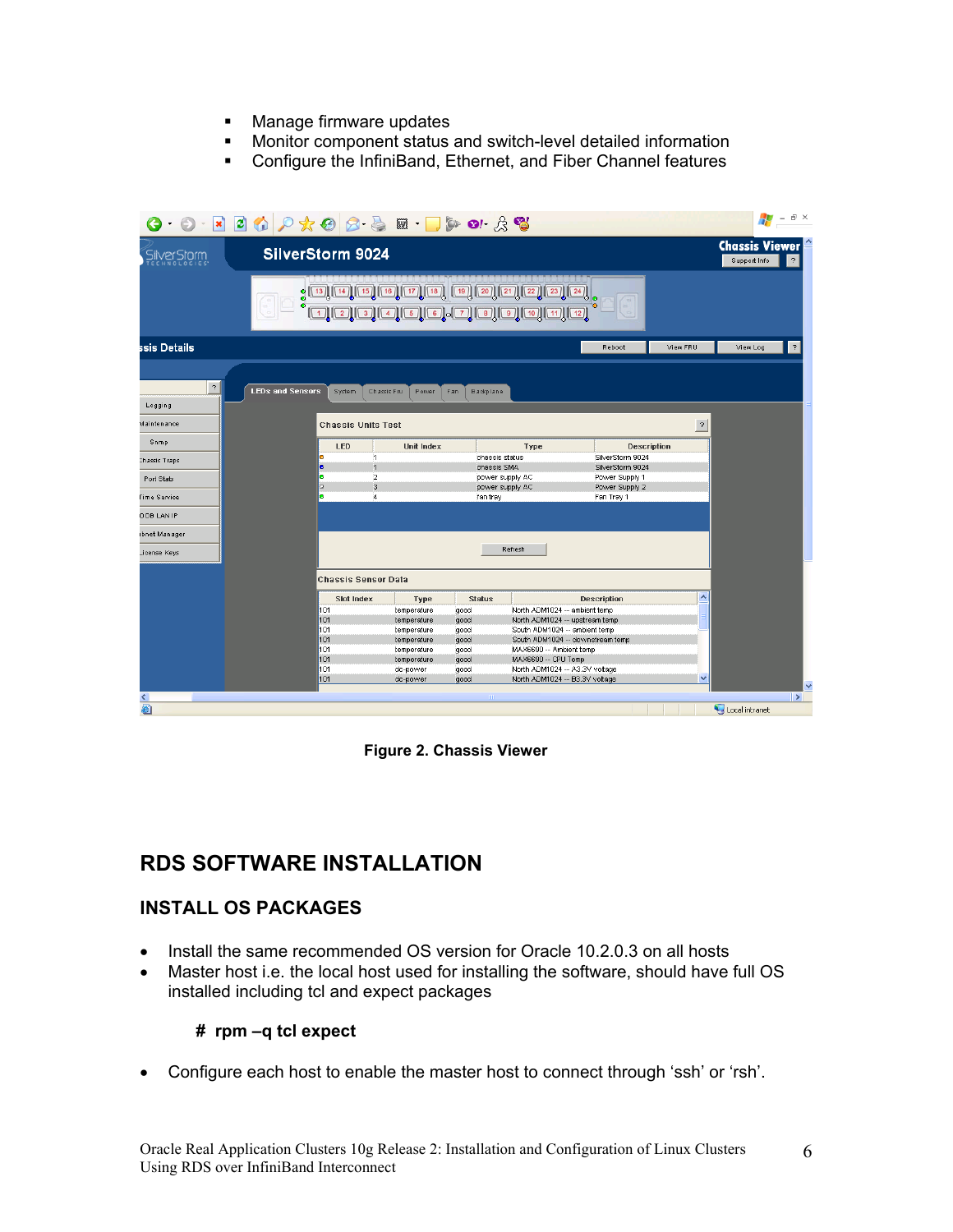- For security reasons, it is highly recommended to configure 'ssh' in a production environment. In case you use 'rsh' for installation, ensure that rsh, and rlogin are disabled after the installation is done
- On the master host, edit the **"/etc/hosts"** file and add all ethernet and IPoIB addresses for all hosts and chassis in the fabric into it. Alternatively these addresses can be entered into DNS server and configure the hosts to access DNS server for name resolution.

## **Example: # cat /etc/hosts**

| 10.35.58.73   | node1.example.com     | node1     |
|---------------|-----------------------|-----------|
| 10.35.58.74   | node2.example.com     | node2     |
| 10.35.58.114  | node1-vip.example.com | node1-vip |
|               |                       |           |
| 10.35.58.115  | node2-vip.example.com | node2-vip |
|               |                       |           |
| 192.128.96.45 | node1-ib.example.com  | node1-ib  |
| 192.128.96.46 | node2-ib.example.com  | node2-ib  |
|               |                       |           |

# **INSTALL THE FABRIC ACCESS SOFTWARE ON THE MASTER HOST**

- Download the latest release of InfiniServ 3.3.0.10.1 host access software from the vendor website http://www.silverstorm.com/products/software.asp. ( It requires a license)
- Copy and extract the tar file 'InfiniServ.3.3.0.10.1.tgz' to the **/root** directory as root user.

## **# cd /root ; tar -xvfz InfiniServ.3.3.0.10.1.tgz**

- During installation, you will be asked for the following input:
	- o Number of IP over IB interfaces to configure
	- o Interface names starting with ib1
	- o Base IPV4 address and netmask in dot notation for ib1
	- o Option for selecting between automatic or manual IPoIB configuration
	- o Enable ib1 to autostart?
	- o Select HCAs to update firmware version

**NOTE:** 2-port redundant configuration is default for automatic option.

• Start the installation:

**# cd /root/InfiniServ.3.3.0.10.1 ;** 

- **# ./INSTALL ?** -- for help and install options
- **# ./INSTALL**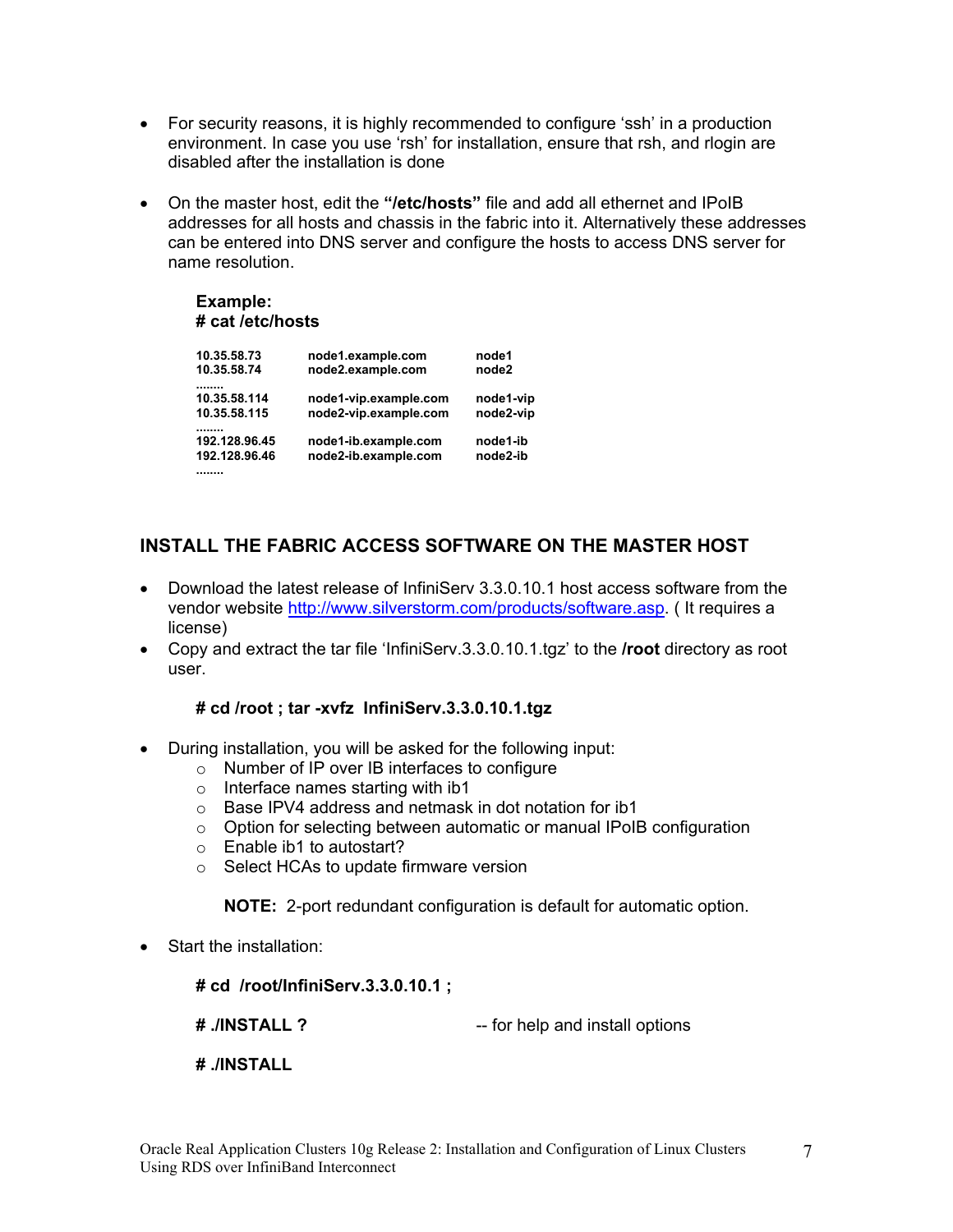First select the "Install/Uninstall Software" option and then select the "Perform the selected actions" option to install all the drivers.

- Upon completion of the installation, remove the stage directory
- Create the following files: /**etc/sysconfig/iba/hosts** -- listing the Ethernet hostname of all hosts in the cluster except the master node **/etc/sysconfig/iba/allhosts** -listing the Ethernet hostnames including the master node **/etc/sysconfig/iba/chassis** -- edit it to add all the chassis Ethernet names (ip\_addr.)

#### **Examples:**

**# cat /etc/sysconfig/iba/hosts** 

 **node1-ib node2-ib node3-ib ………** 

**# cat /etc/sysconfig/iba/allhosts** 

 **node1 node2 node3 ………** 

**# cat /etc/sysconfig/iba/chassis** 

 **I9024 10.35.58.21** 

• Review the Fast Fabric configuration file "/etc/sysconfig/fastfabric.conf"

#### **Example:**

```
# cat /etc/sysconfig/fastfabric.conf 
if [ "$CONFIG_DIR" = "" ] 
then 
      if [ -d /etc/sysconfig ] 
      then 
           CONFIG_DIR=/etc/sysconfig 
      else 
          CONFIG_DIR=/etc 
      fi 
      export CONFIG_DIR 
fi 
export HOSTS_FILE="${HOSTS_FILE:-$CONFIG_DIR/iba/hosts}" 
export CHASSIS_FILE="${CHASSIS_FILE:-$CONFIG_DIR/iba/chassis}" 
export FF_IPOIB_SUFFIX="${FF_IPOIB_SUFFIX:--ib}" 
export MGMT_HOST="${MGMT_HOST:-localhost}" 
 ……. 
 …….
```
8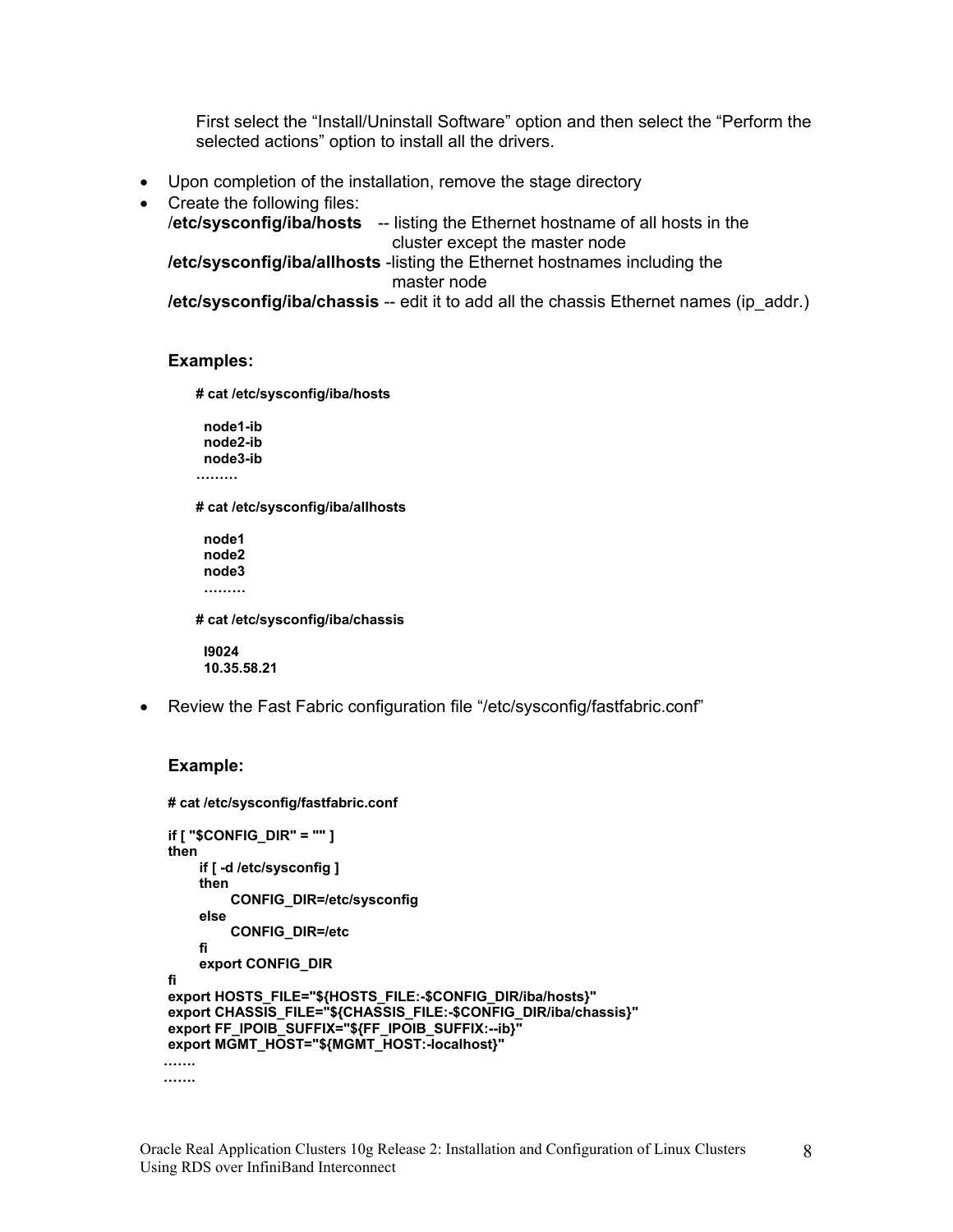- Reboot the master host
- Run the Fast Fabric ToolSet User interface (TUI) 'iba config' menu system to update the firmware and to verify connectivity with the switch

### **# /sbin/iba\_config**

Select the "Chassis Admin via Fast Fabric" option, then select the following options:

**Verify Chassis via Ethernet ping \*(# pingall –C –p) Update Chassis Firmware (# ibtest –C -a run –P upgrade) (# ibtest – C reboot)** 

**NOTE:** The Chassis Viewer GUI can be used to update firmware individually

\*Equivalent command line interface to carry out the specific task

## **INSTALL THE FABRIC ACCESS SOFTWARE ON REMAINING HOSTS IN THE CLUSTER**

• Run the Fast Fabric ToolSet User interface (TUI) '/sbin/iba\_config' menu system for installing the software in other hosts. After IPoIB is installed, configure the ifcfg-ib1 interface on each host to use the IPoIB address found in /etc/hosts (or via DNS) on each given host. Reboot all servers. Refresh the known hosts and ssh keys so the IPoIB addresses are included.

#### **# /sbin/iba\_config**

Select the "Host Setup via Fast Fabric" option and then select the following options:

| Verify the hosts are accessible via the Ethernet network | $*(\#$ pingall $-p)$        |
|----------------------------------------------------------|-----------------------------|
| Verify rsh setup                                         | $# check$ _rsh -I)          |
| Configure ssh                                            | $# setup$ _ssh -I)          |
| Replicate /etc/hosts file in all hosts                   | $#$ scpall $-p$ /etc/hosts) |
| <b>Review host OS versions</b>                           | $#$ uname $-a)$             |
| Select Install/Upgrade InfiniServ Software               | (# ibtest load)             |
| <b>Select Configure IPoIB IP Address</b>                 | (# ibtest configipoib)      |
| <b>Reboot all hosts</b>                                  | (# ibtest reboot)           |
| Refresh ssh Known Hosts                                  | $# setup$ _ssh -C)          |

\* Equivalent command line interface to carry out the specific task

## **VERIFY FABRIC HARDWARE CONNECTIVITY**

• Run the Fast Fabric ToolSet User interface (TUI) 'iba config' menu system to verify connectivity:

## **# /sbin/iba\_config**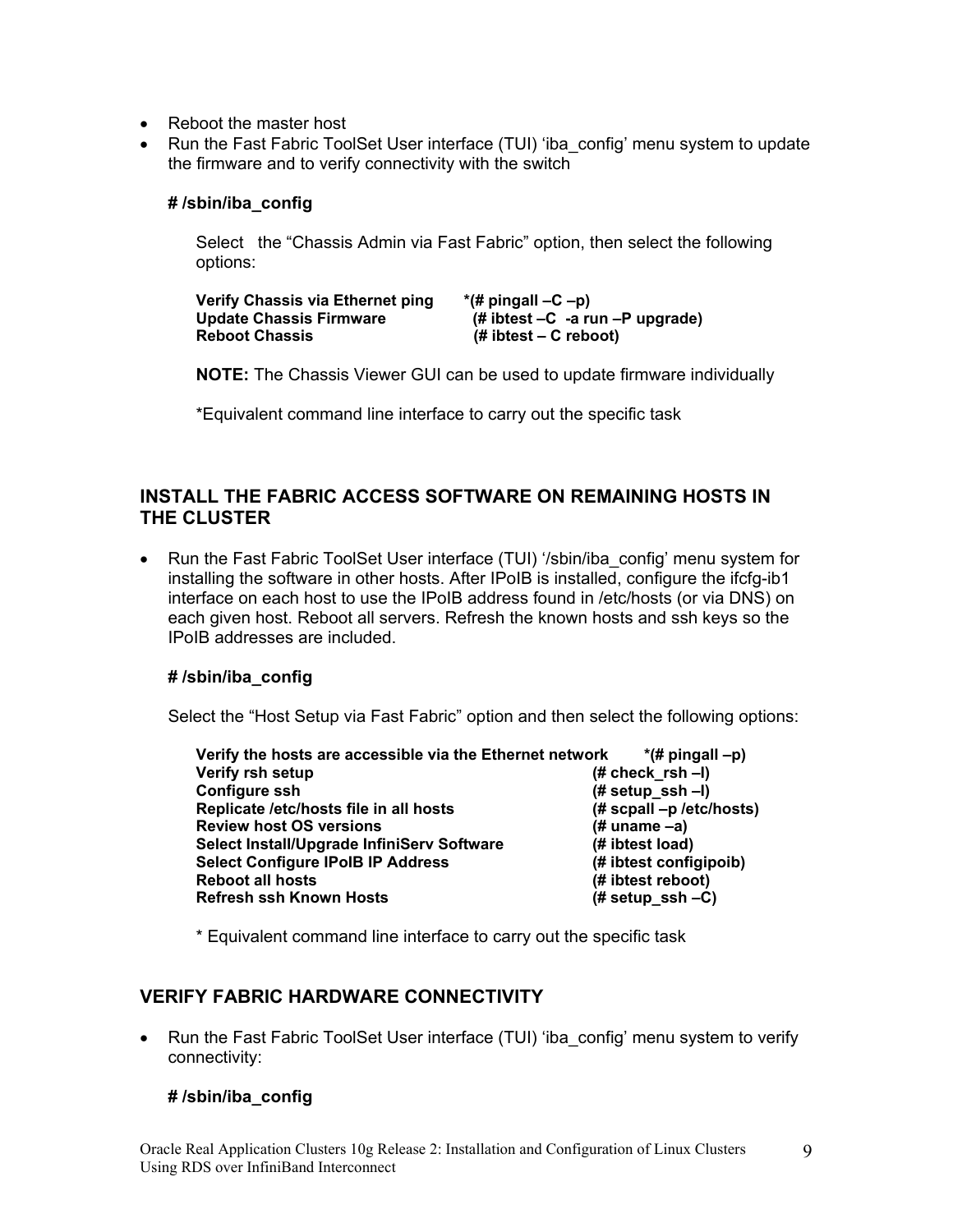• Select the "Chassis Admin via Fast Fabric" menu item and then select the following option to verify integrity of all ports

#### **Show Status of Chassis IB ports (# showallports –C)**

• Select the "Host Admin via Fast Fabric" menu item and then select the following options to verify the fabric configuration, integrity of all ports, that all hosts can see each other via the subnet agent (SA) and have fully populated their SA cache and the master host can ping other hosts via IPoIB

| See Summary of Fabric Components    | $#$ fabric info)     |
|-------------------------------------|----------------------|
| <b>Show Status of Host IB ports</b> | (# showallports)     |
| Verify Hosts see each other         | (# ibtest sacache)   |
| Verify Hosts ping via IPolB         | (# ibtest ipoibping) |

**NOTE**: Review the output of 'showallports' command to ensure no links have excessive symbol errors (i.e., more than 200). For excessive symbol errors look for any configuration or network hardware issues.

# **ORACLE CLUSTERWARE AND RAC10gR2 INSTALLATION**

• Using Cluster Verification Utility, verify the prerequisites for the CRS installation:

## **# cluvfy stage -pre crsinst -n <node\_list>**

**NOTE:** You can find the utility on the Oracle Clusterware installation media.

• Apply all OS patches for the Linux 2.6.9-34.Elsmp Kernel as recommended in the Oracle 10gR2 Installation manual

## **# rpm –ivh** *<package\_name>***.rpm**

- Edit the file **"/etc/sysctl.conf**" and set the value for shared memory, semaphore, message, network buffer and data buffer the kernel parameters as recommended in the Oracle 10gR2 Installation manual.
- Confirm IPoIB network is configured properly (Refer to the "Verify Fabric Hardware connectivity" Section above)
- Verify current IPoIB /RDS failover configuration. The default configuration is for Dual port HCA. For Multiple HCA, edit the "**ipoib.cfg**" file as follows:
	- $\circ$  For RDS fail-over between ports of a single HCA, cable both HCA ports to the InfiniBand fabric and configure IPoIB editing **"/etc/sysconfig/ipoib.cfg"** file with primary and secondary ports, either by referencing port numbers or GUIDs as follows:

**{**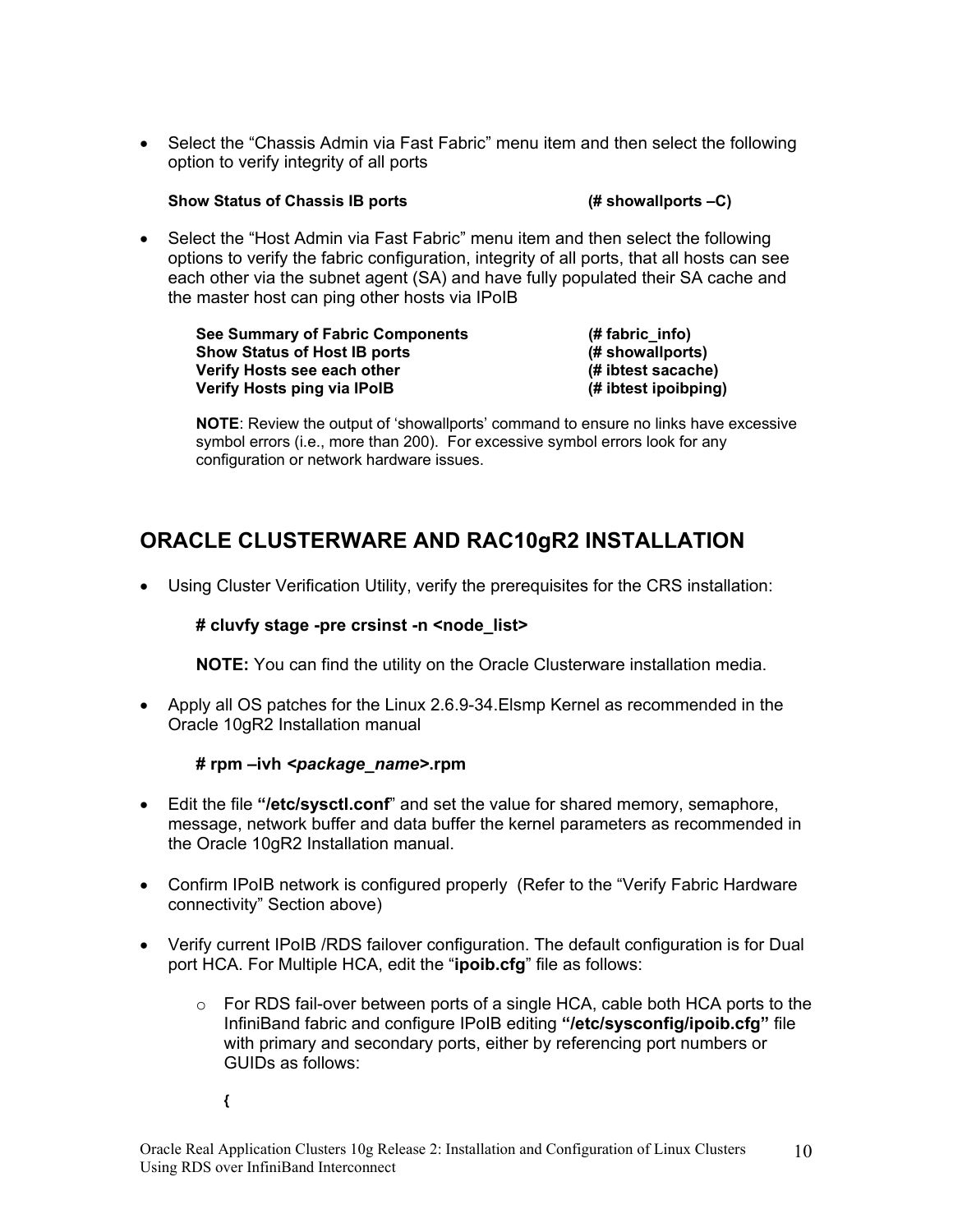#### **CREATE; NAME="ib1"; PRIMARY ={PORT=1 | PORTGUID=0x66A00b1000101;} SECONDARY={PORT=2 | PORTGUID=0x66A01b1000101;}}**

o For RDS fail-over between two HCAs in a server, configure IPoIB editing **"/etc/sysconfig/ipoib.cfg"** file, referencing port GUIDs for port 1 of each HCA as follows:

**{ CREATE; NAME="ib1"; PRIMARY ={PORTGUID=0x66A00b1000101;} SECONDARY={PORTGUID=0x67200b1000101;}}**

• Install Oracle Clusterware software 10.2.0.1 in either local or shared CRS\_HOME, depending upon your current architecture

**NOTE:** Upgrade the software to 10.2.0.3 minimum before creating the database.

- Configure OCR Disks and mirrored Voting disks
	- $\circ$  OCR Disks with two partitions /dev/raw/raw1 and /dev/raw/raw2, each of size 200MB.
	- o Voting Disks with three partitions /dev/raw/raw3, /dev/raw/raw4 and /dev/raw/raw5, each of size 200MB with normal redundancy
- Configure ASM with available block device.
- Configure network with three IP addresses for:
	- o Public network interface (GIGE may be used)
	- o IB for Cluster Interconnect
	- o Virtual IP address

## **Examples:**

#### **# cat /etc/hosts**

**10.35.58.73 node1.example.com node1 10.35.58.114 node1-vip.example.com node1-vip 192.128.96.45 node1-ib.example.com node1-ib**  ………………………………… ………………………………………

- Install Oracle 10.2.0.1 RDBMS software and upgrade the software to 10.2.0.3 before creating the database. Clusterware and RDBMS version has to be 10.2.0.3 to relink Oracle successfully with RDS.
- Create the database using ASM storage
- Configure RAC to utilize Infiniband and RDS after creating the database
	- o To configure RAC over RDS,
		- **First validate the Oracle RAC operation over IPoIB**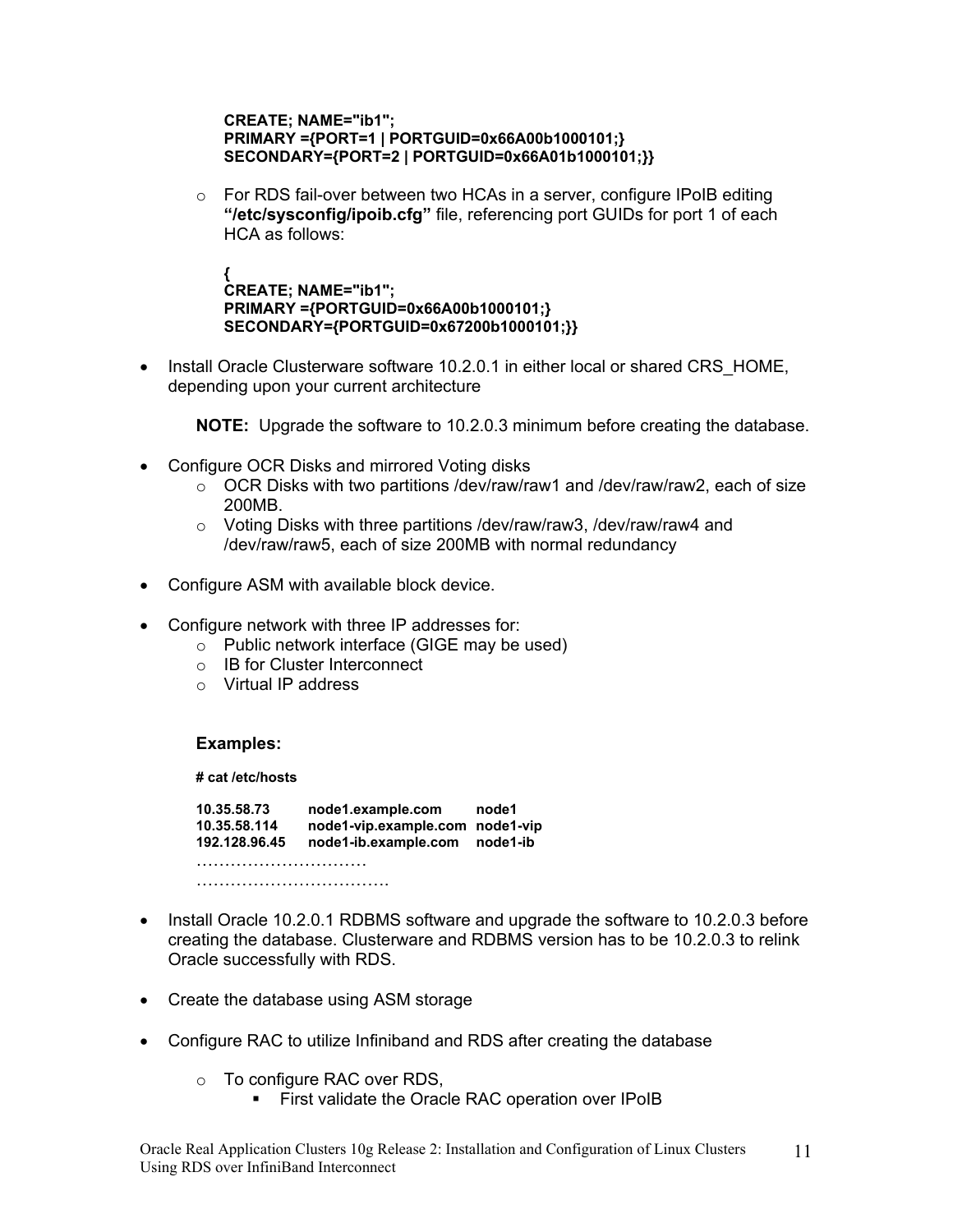- Shut down all Oracle instances
- Build the RAC IPC library for RDS (i.e. relink Oracle binary with RDS) by performing the following as oracle user

### **\$ cd \$ORACLE\_HOME/rdbms/lib \$ make -f ins\_rdbms.mk ipc\_rds ioracle**

■ Restart Oracle instances

**NOTE:** For non-shared ORACLE\_HOME, the above commands must be run on each node of the RAC cluster.

- For existing Oracle installations, to configure the cluster interconnect with RDS, change the cluster interconnect interface on each node using the Oracle Interface Configuration Tool (**oifcfg**), as follows:
	- o Shutdown all Oracle instances
	- o Using "**oifcfg**", change the cluster interconnect to InfiniBand IP address

**\$ oifcfg getif –global \$ oifcfg delif –global <if\_name, ex: eth1 or ib1> \$ oifcfg setif –global ib1/192.128.96.0:cluster\_interconnect**

**NOTE:** oifcfg requires CRS to be running.

- o Stop the CRS stack as root with "**crsctl stop crs**" on all nodes
- o Modify the **/etc/hosts** file on each node to map the new IP address with the existing private hostname.
- o Start the CRS stack as root with "**crsctl start crs**" on all nodes
- o Restart all Oracle instances.
- $\circ$  RAC will now utilize InfiniBand with UDP IPC traffic passed using IPoIB for CSS communication

Confirm IPoIB use via IPoIB interface statistics or by checking SilverStorm switch port statistics via switch GUI.

o Relink the Oracle binary to use the RDS as stated above. Verify this by searching for the "**cluster interconnect IPC version:Oracle RDS/IP (generic)** " line in the alert log file

**CAUTION:** Shutting down the previously used network interface or by removing the old Network Interface Card used for cluster interconnect may cause the node to reboot. To prevent this to occur, ensure that the new IP address is being used for cluster interconnect at both the Database and CSS level. Use the following commands to verify:

### **\$ egrep `olsnodes -p -l|awk ' { print \$2 } '` /etc/hosts; \$oifcfg getif global|egrep interconnect|awk ' { print \$2 }'**

Both commands should return the same subnet and make sure the displayed hostname is the correct private hostname.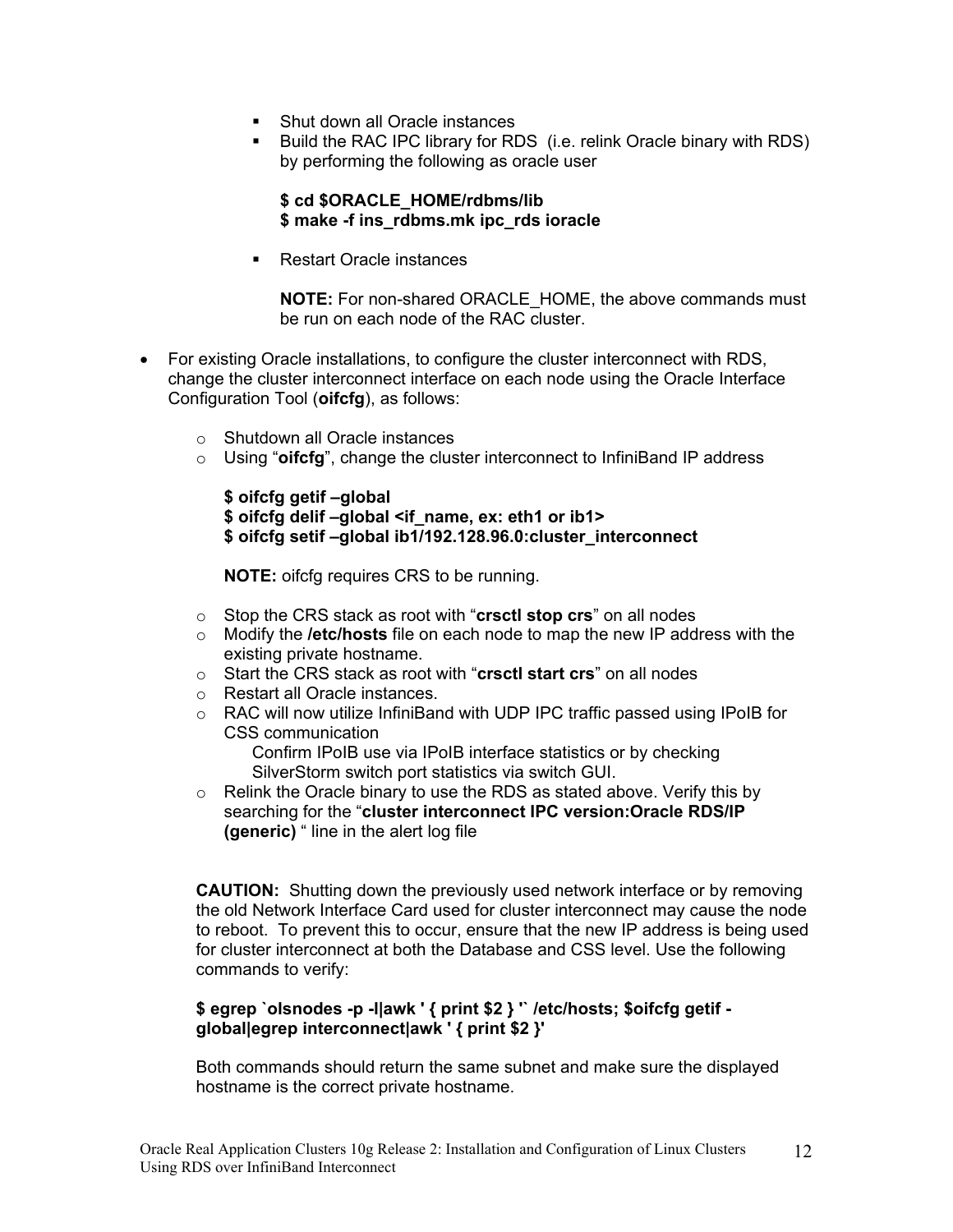• To revert back RAC to UDP, shut down all Oracle instances, log in as Oracle user and execute the following on each node of the cluster:

## **\$ cd \$ORACLE\_HOME/rdbms/lib \$ make -f ins\_rdbms.mk ipc\_g ioracle**

Also, update **/etc/hosts** and run oifcfg as required to restore the desired cluster interconnect, per instructions above.

# **RDS over IB MANUAL CONFIGURATION**

## **MODIFY IPoIB CONFIGURATION**

- IP over IB requires the configuration file **"/etc/sysconfig/ipoib.cfg"** to specify parameters for each IP over IB device. The default configuration file provides for a 2 port redundant configuration. If you desire a different configuration for IP over IB, manually edit the file as mentioned below:
	- $\circ$  Edit the configuration file, "/etc/sysconfig/ipoib.cfg", add a CREATE block to the file in the following format:

#### **Example:**

**#cat /etc/sysconfig/ipoib.cfg** 

**{CREATE; NAME="ib1"; PORTGUID="0x00066a00b1000101;}** 

For each CREATE block (IP Link Layer interface) defined in the **"/etc/sysconfig/ipoib.cfg"** file, create an interface configuration file, **"/etc/sysconfig/network-scripts/ifcfg-<BLOCK\_NAME>.".** 

#### **Example:**

 **#cat /etc/sysconfig/network-scripts/ifcfg-ib1** 

**DEVICE=ib1 BOOTPROTO=static IPADDR=192.128.96.45 NETMASK=255.255.252.0 ONBOOT=yes** 

- o (Re)start the IpoIB driver **# /etc/init.d/ipoib restart**  or Start IpoIB **#iba\_start ipob**
- o To reconfigure IPoIB, you can use 'iba\_config' text user interface command as stated in the above section.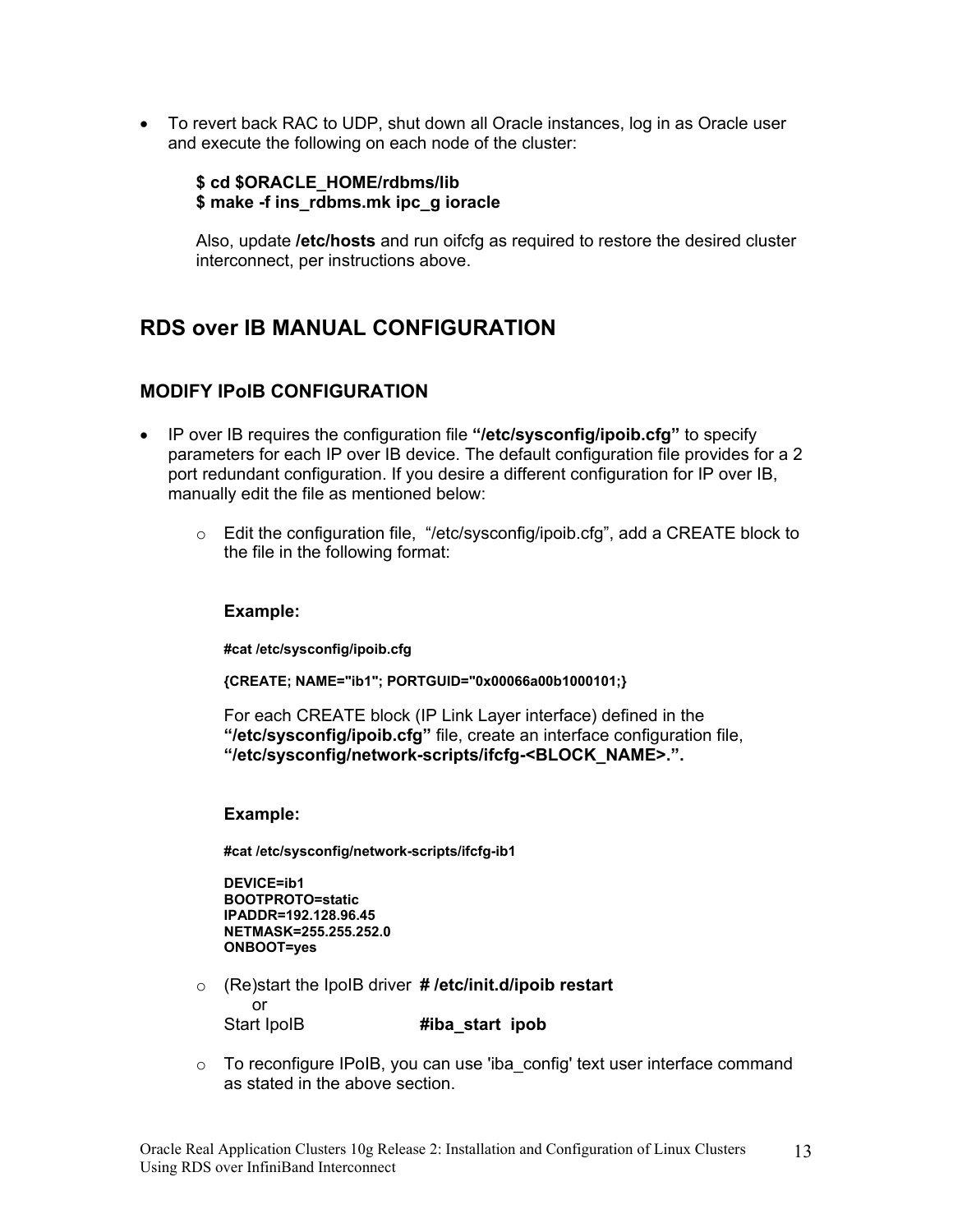# **MODIFY RDS CONFIGURATION**

• Readonly parameters can only be set at driver load, in order to do so, edit the file /etc/modprobe.conf, add parameter=value in the options RDS line.

## **Example:**

## **# cat /etc/modprobe.conf**

## **options rds MaxDataSendBuffers=200**

and then restart RDS or reboot.

• To change a runtime configurable parameter, write the parameter to the **'/poc/driver/rds/config'** file

### **Example:**

**# echo " Heartbeat =0" > /proc/driver/rds/config** 

# **CONFIGURE "rdsping" SERVER MANUALLY**

- Start 'rdsping' server to verify RDS connectivity between nodes in a RAC cluster.
- Start the server side of rdsping as follows:

## **# /sbin/rdsping –d**

• Once server side rdsping process is running, ping via RDS as follows:

## **# /sbin/rdsping <host> [-n num]**

-- where <host> resolves to the IPoIB IP address

• For "rdsping" server to start automatically upon node reboot:

## **# echo /sbin/rdsping –d >/etc/rc.d/rc3.d/S97rdsping # chmod 755 /etc/rc.d/rc3.d/S97rdsping**

# **RDS SETUP VERIFICATION**

Verify RDS configuration/setup and Cluster Interconnect network and protocol settings by following UNIX commands and SQL statements: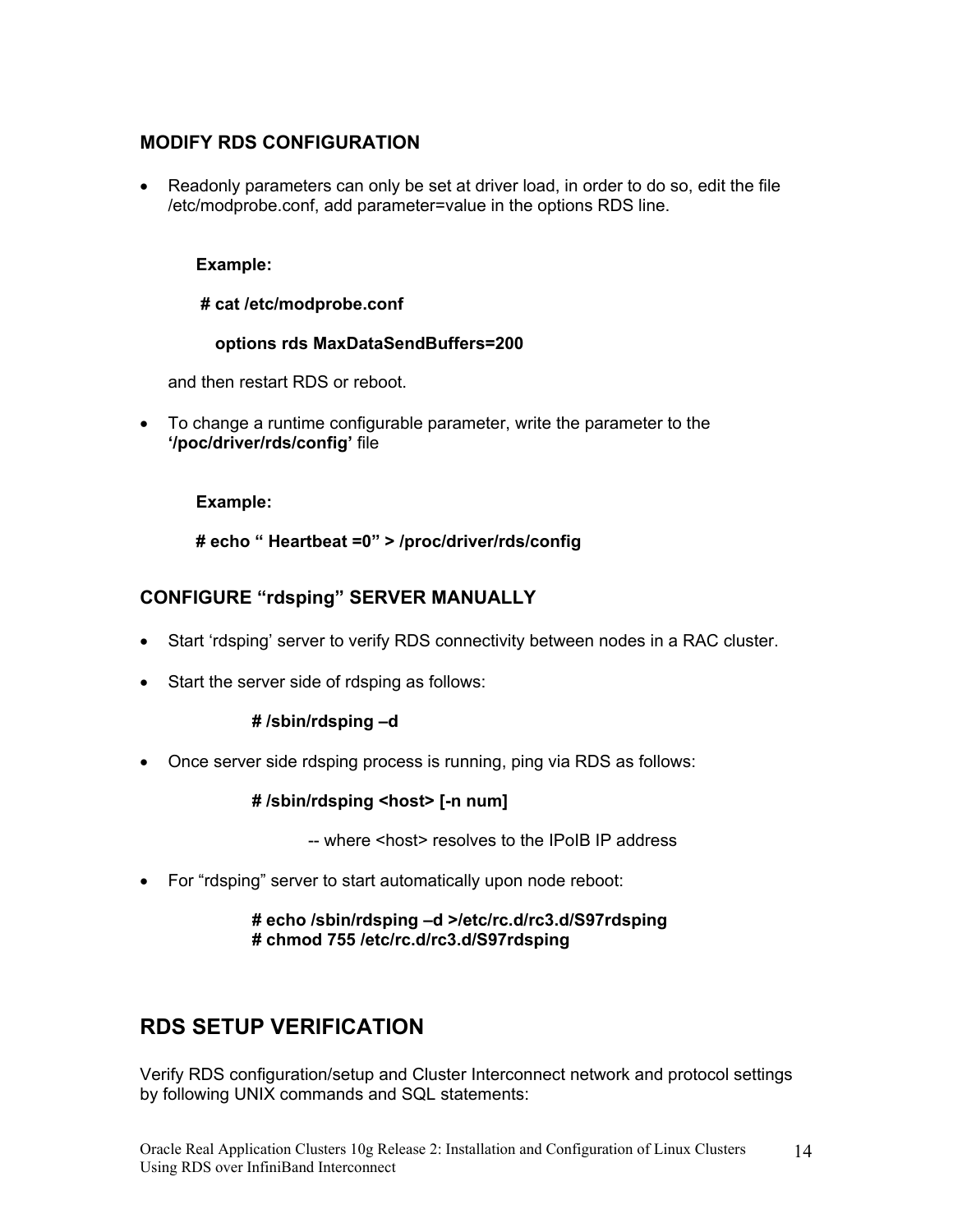• Verify the PCI IB card model

**# lspci –vv** --look for "InfiniBand" section

**Example:** 

**InfiniBand: Mellanox Technologies MT23108 InfiniHost (rev a1) Subsystem: Mellanox Technologies MT23108 InfiniHost Control: I/O+ Mem+ BusMaster+ SpecCycle- MemWINV+ VGASnoop- ParErr- Stepping-SERR+ FastB2B Status: Cap+ 66Mhz+ UDF- FastB2B- ParErr- DEVSEL=medium >TAbort- <TAbort- <MAbort- >SERR- <PERR-Latency: 64, Cache Line Size 10 Interrupt: pin A routed to IRQ 66 Region 0: Memory at df300000 (64-bit, non-prefetchable) [size=1M] Region 2: Memory at d7800000 (64-bit, prefetchable) [size=8M] Region 4: Memory at c8000000 (64-bit, prefetchable) [size=128M] Capabilities: <available only to root>**

• Verify if IB Driver is installed

#### **# modinfo –d ics\_dsc**

**Example:** 

**SilverStorm Technologies Inc. IB Discovery Driver, version 3.3.0.10.1**

• Verify if RDS is configured

### **# /sbin/chkconfig –list|grep rds**

#### **Example:**

- **rds 0:off 1:off 2:off 3:on 4:off 5:on 6:off**
- Verify HCA driver modules ( ipoib and rds)

## **# ls /lib/modules/2.6.9-34.ELsmp/iba ipoib.ko rds.ko**

• Verify that the HCA drivers are running:

### **# /sbin/lsmod|egrep rds # /sbin/lsmod|egrep ib**

#### **Example:**

**# /sbin/lsmod|egrep rds ; /sbin/lsmod|egrep ib** 

| rds         | 94796 96 |                                                  |
|-------------|----------|--------------------------------------------------|
| ics offload | 11040 2  | rds                                              |
| ipoib       | 122588 1 | rds                                              |
| ics dsc     | 74092 3  | rds, ipoib, ics srp                              |
| ibt         | 714628 8 | rds,ics_offload,ipoib,ics_srp,ics_dsc,mt23108vpd |
| libcrc32c   | 6721 1   | crc32c                                           |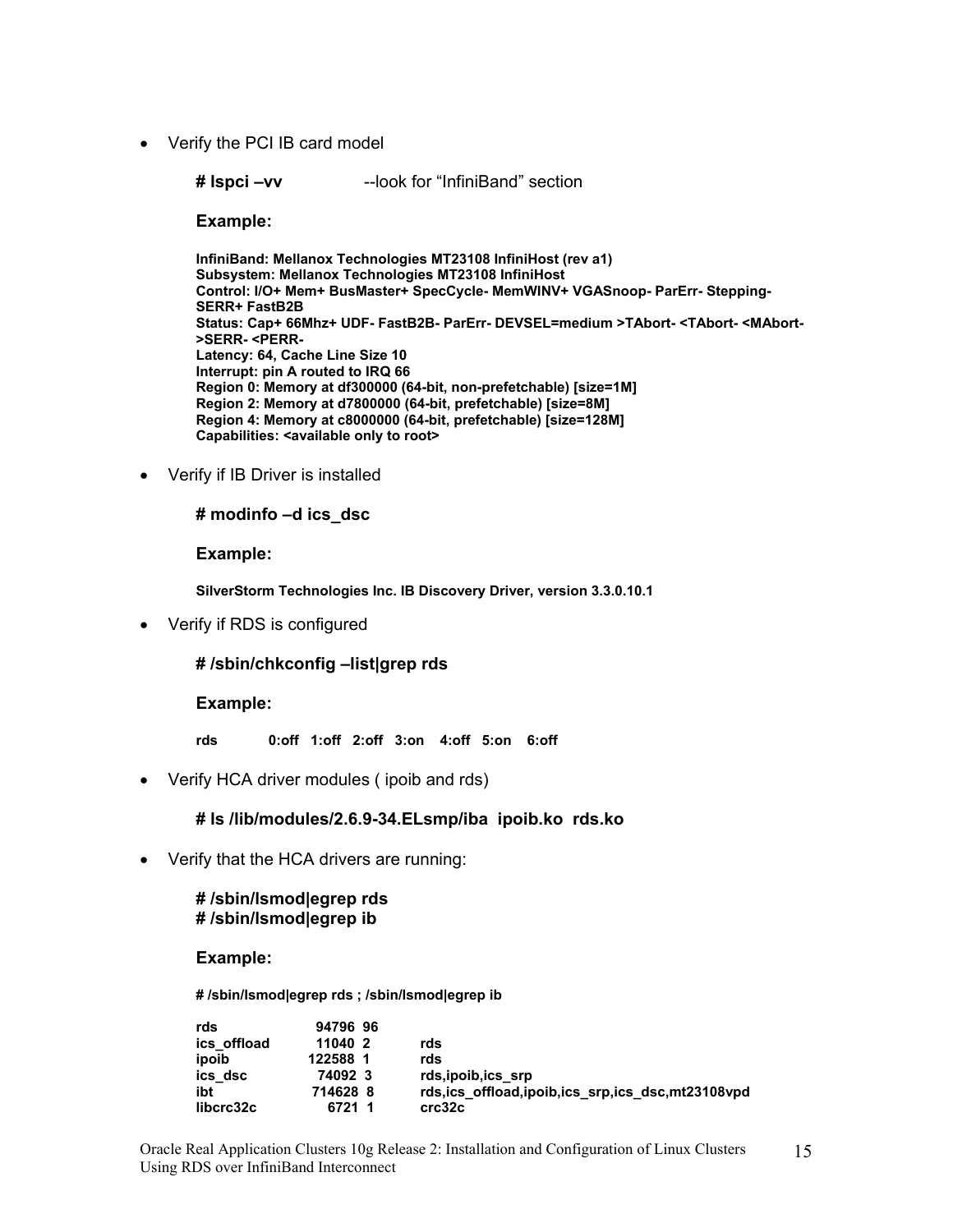| ipoib   | 122588 1 | rds                                                   |
|---------|----------|-------------------------------------------------------|
| ics dsc | 740923   | rds, ipoib, ics srp                                   |
| ibt     | 714628 8 | rds, ics offload, ipoib, ics srp, ics dsc, mt23108vpd |

• Findout the IP address of HCAs in a node

# /sbin/ipoib\_path <node>

#### **Example:**

- **Name: node1 Addr: 10.35.58.73 1 Paths: Path: 0 DGID: 0xfe70000000000000:0002c9020021ecb9 DLID: 8 SGID: 0xfe70000000000000:0002c9020021ecb9 SLID: 8 SL: 0 PKey: 0xffff Mtu: 2048 Rate: 10g Life: 134 ms**
- Verify status of IB port1 and port2

**# /sbin/p1info # /sbin/p2info**

**Example:** 

**Port 1 Info PhysState: LinkUp DownDefault: Polling LID: 0x0008 LMC: 0 Subnet: 0xfe80000000000000 GUID: 0x0002c9020021ecb9 SMLID: 0x0001 SMSL: 0 RespTimeout : 33 ms SubnetTimeout: 536 ms M\_KEY: 0x0000000000000000 Lease: 0 s Protect: Readonly MTU: Active: 2048 Supported: 2048 VL Stall: 0 LinkWidth: Active: 4x Supported: 1-4x Enabled: 1-4x LinkSpeed: Active: 2.5Gb Supported: 2.5Gb Enabled: 2.5Gb VLs: Active: 4+1 Supported: 4+1 HOQLife: 4096 ns Capability 0x02010048: CR CM SL Trap Violations: M\_Key: 0 P\_Key: 0 Q\_Key: 0 ErrorLimits: Overrun: 15 LocalPhys: 15 DiagCode: 0x0000 P\_Key Enforcement: In: Off Out: Off FilterRaw: In: Off Out: Off**

• Verify RDS Version and value of tunable parameters

#### **# cat /proc/driver/rds/config**

**Example:** 

**rds version 3.3.0.10.1 for SilverStorm Technologies Inc. Infiniband(tm) Rds , version 3.3.0.10.1 Built for Linux Kernel 2.6.9-34.ELsmp** 

#### **RdsDbgLvl - Logging for Rds**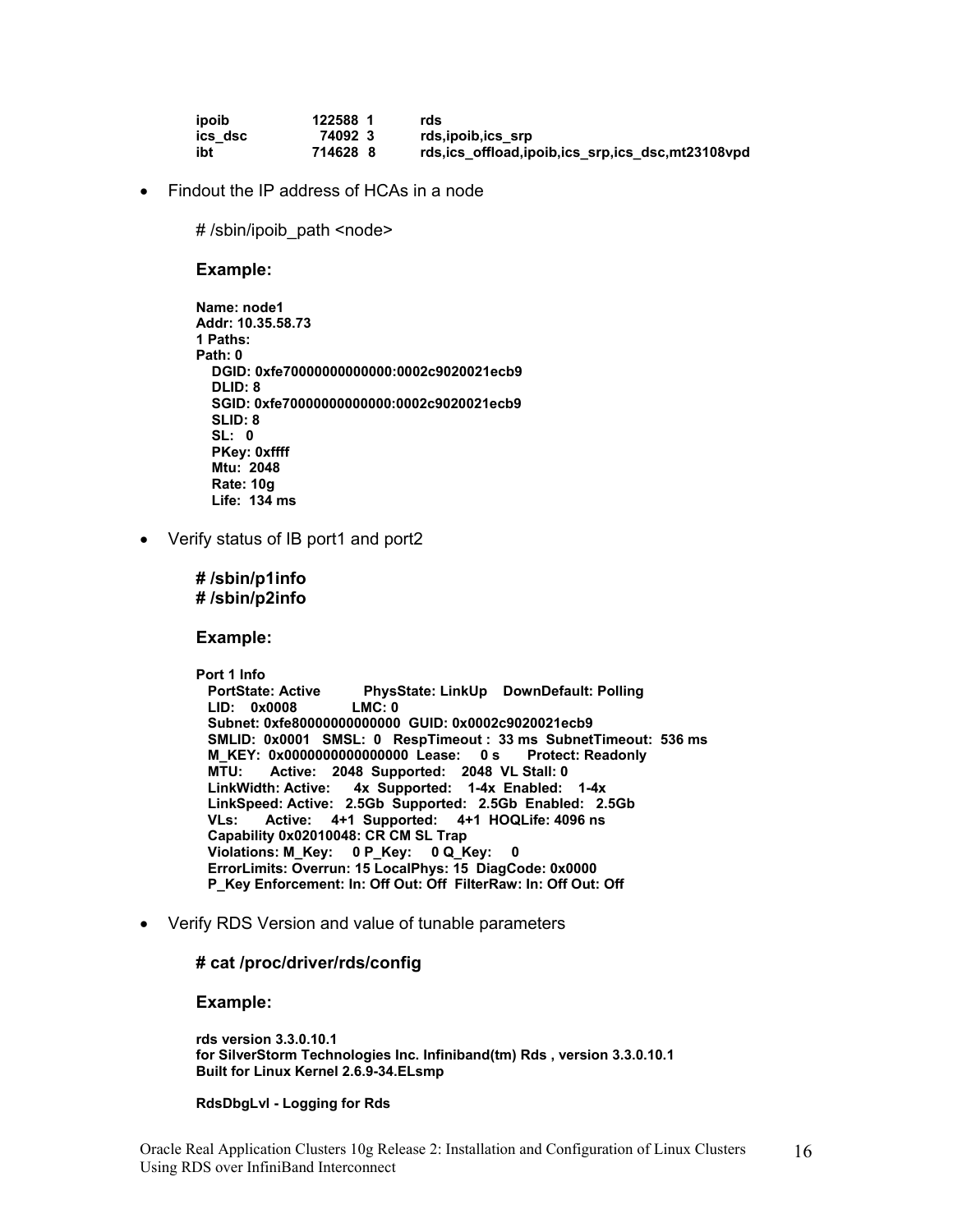**Bit masks are as follows: 0x80000000 - Serious Errors 0x40000000 - Errors 0x20000000 - Warnings 0x10000000 - Informational messages** 

**RdsTraceLvl - Time tracing for Rds** 

 **Bit masks are as follows: 0x00000000 - Trace All 0x00001000 - Trace Sends 0x00002000 - Trace Recvs 0x00004000 - Trace Poll 0x00008000 - Trace Ctrl** 

**Parameter Values:** 

**RdsDbgLvl=0xc0000000 RdsTraceLvl=0x00000000 MinRnrTimer=10 PerfCounters=1 Heartbeat=0 - Heartbeat ON/OFF** 

**PendingRxPktsHWM=75 -- Pending Rx buffers High Water Mark (percentage) SessionCloseTimeWait=5000 - SessionCloseTimeWait (milliseconds)** 

**Read Only Parameters (set at module load time):** 

| UserBufferSize=4096       | - User buffer size                        |
|---------------------------|-------------------------------------------|
| MaxDataRecvBuffers=500    | - Max data recy buffers                   |
| MaxDataSendBuffers=100    | - Max data send buffers                   |
| MaxCtrlRecvBuffers=100    | - Max ctrl recy buffers                   |
| MaxCtrlSendBuffers=50     | - Max ctrl send buffers                   |
| DataRecyCoalesceFactor=10 | - Max Recv buffer coalescing (percentage) |
| DataRecvBufferLVM=50      | - Recv buffer Low Water Mark (percentage) |
| MaxRecvMemory=32000       | - Performance Counters ON/OFF             |

• Verify IB Interface Configuration

**# ifconfig –ib1** 

#### **Example:**

- **ib1 Link encap:Ethernet HWaddr 26:02:C9:21:CC:B9 inet addr:192.128.96.45 Bcast:192.128.96.255 Mask:255.255.255.0 inet6 addr: fe80::2402:c9ff:fe21:ccb9/64 Scope:Link UP BROADCAST RUNNING MULTICAST MTU:2044 Metric:1 RX packets:8143830 errors:0 dropped:0 overruns:0 frame:0 TX packets:8061004 errors:0 dropped:2 overruns:0 carrier:0 collisions:0 txqueuelen:1000 RX bytes:1524279209 (1.4 GiB) TX bytes:993291326 (947.2 MiB)**
- List Network Interface configuration

#### **# oifcfg iflist**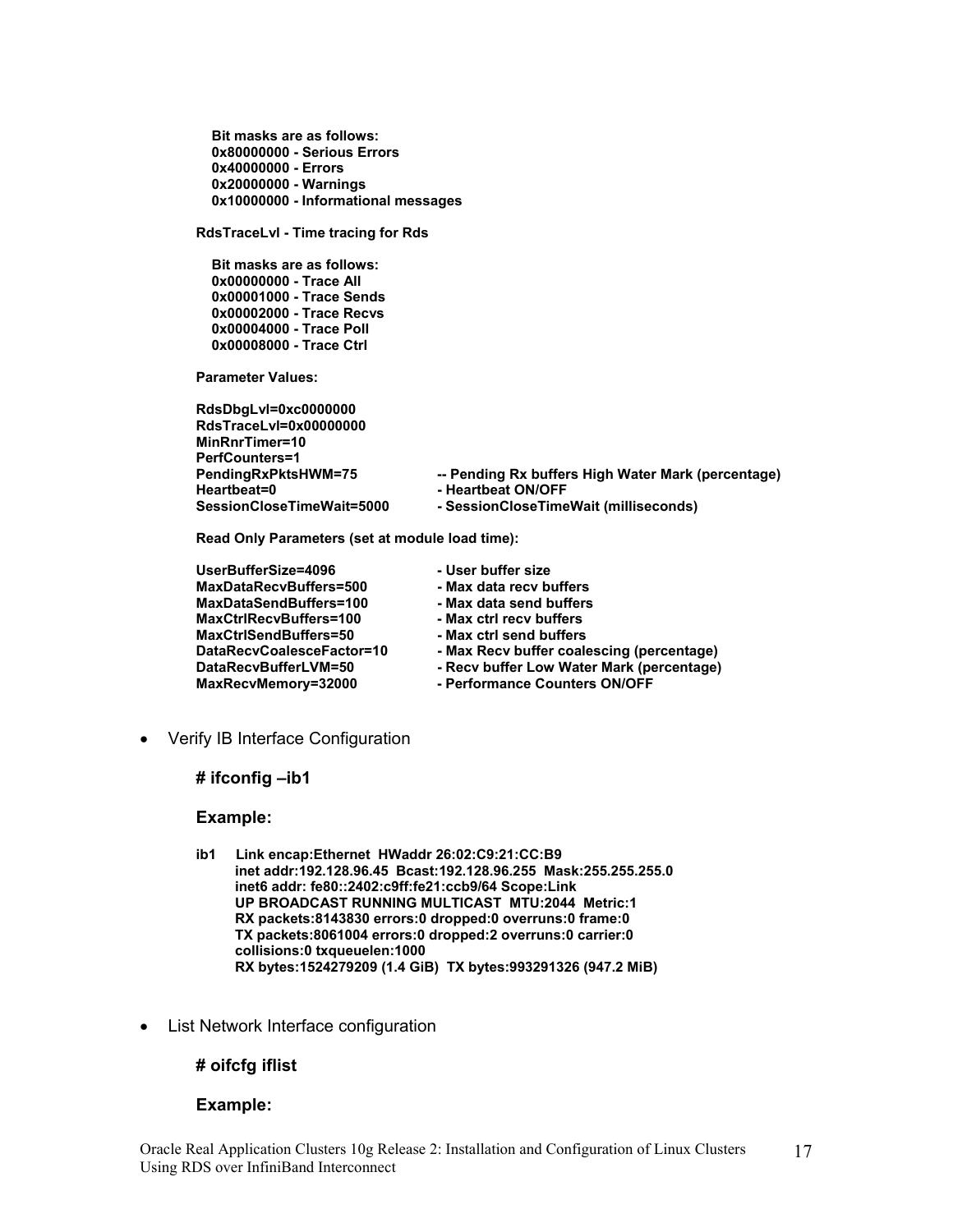**eth0 10.35.58.0 eth1 10.35.44.0 ib1 192.128.96.0**

• Get the subnet and interface for public / private network

#### **# oifcfg getif**

**Example:** 

**eth0 10.35.58.0 global public ib1 192.128.96.0 global cluster\_interconnect** 

• View active cluster nodes from master node

#### **# cat /etc/sysconfig/iba/hosts**

#### **Example:**

**node1-ib node2-ib node3-ib node4-ib node5-ib …………. ………….** 

• Verify if the node is accessible via RDS

#### **# /sbin/rdsping <host>**

**Example:** 

**rdsping node5-ib RDS-PING (node5-ib) 64 bytes of data. recvd 64 bytes from node5-ib: time = 24.050000 usec recvd 64 bytes from node5-ib: time = 23.950000 usec recvd 64 bytes from node5-ib: time = 26.100000 usec** 

• Verify private hostname used for cluster\_interconnect

#### **# olsnodes –p –l**

**Example:** 

**node5 node5-ib** 

• Verify which interface being used for cluster\_interconnect

#### **# ocrdump ;egrep ib1 OCRDUMPFILE**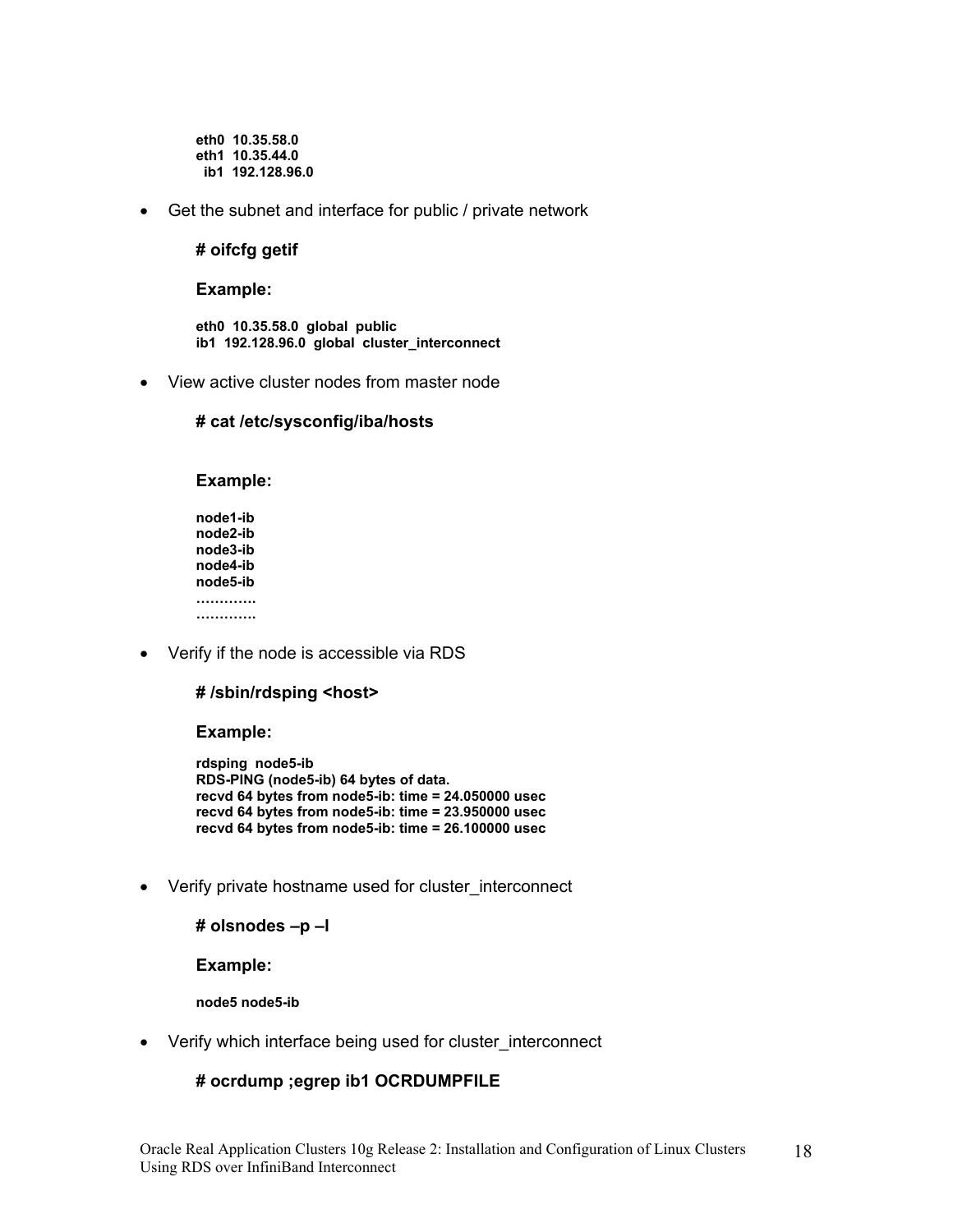#### **Example:**

**[SYSTEM.css.interfaces.global.ib1] [SYSTEM.css.interfaces.global.ib1.192|d128|d96|d0] [SYSTEM.css.interfaces.global.ib1.192|d128|d96|d0.1]** 

• Verify that the IB and RDS Drivers started up successfully during node startup

**# cat /var/log/messages # cat /var/log/boot.log # dmesg** 

#### **Example:**

**SilverStorm Technologies Inc. InfiniBand(tm) Transport Driver, version 3.3.0.10.1 Copyright (C) 2000-2002 InfiniCon Systems(r) Copyright (C) 2005 SilverStorm Technologies Inc. Copyright (C) 2000-2001 Intel Corporation Built for Linux Kernel 2.6.9-34.ELsmp mt23108vpd: no version for "SpinRwLockInit" found: kernel tainted. Initializing SilverStorm Technologies Inc. MT23108/MT25208 Verbs Provider Driver, version 3.3.0.10.1 for SilverStorm Technologies Inc. Infiniband(tm) Transport Driver, version 3.3.0.10.1 Built for Linux Kernel 2.6.9-34.ELsmp Adding CA (vendor=0x15b3, device=0x5a44) CR space at 0xdf300000 1 MB (0x100000 Bytes) UAR space at 0xd7800000 8 MB (0x800000 Bytes) HCA DDR memory at 0xc8000000 128 MB (0x8000000 Bytes) ACPI: PCI interrupt 0000:0b:00.0[A] -> GSI 101 (level, low) -> IRQ 66 Interrupt pin 1 routed to IRQ 66 Set PCI Max Read Byte Count (at 0x70) to 4096 bytes Set PCI Max Outstanding Split Transactions (at 0x70) to 2 InfiniServ HCA 1, Firmware version: 3.3.5 FW: 6291456 bytes QPC/EQPC: 65536 QPs 18874368 bytes RDB: 4 RDMA Resp 8388608 bytes CQ: 16384 CQs 1048576 bytes MPT: 524288 MPTs (131072 MRs, 262144 MWs) 33554432 bytes MTT: 4194304 entries (8 per seg) 33554432 bytes UAR Scratch: 2048 UARs 65536 bytes EQC: 64 EQs 4096 bytes MCG: 8192 MCGs 524288 bytes AV: 995200 AVs 31846400 bytes Cmds: DB: 1 Max Outstanding: 64, Max In Mbx: 1024 bytes, Max Out Mbx: 1024 bytes Cmd Timeout: A: 5000000 usec, B: 10000000 usec, C: 20000000 usec, D: 50000000 usec Node Guid: 0x0002d9020421ceb5 Port 1 Guid: 0x0002d9020421ceb96 Port 2 Guid: 0x0002d9020421cebc ICS DSC:Initializing SilverStorm Technologies Inc. IB Discovery Driver, version 3.3.0.10.1 ICS DSC:Built for Linux Kernel 2.6.9-34.ELsmp ICS DSC:Found 1 HCAs ICS SRP:Initializing SilverStorm Technologies Inc. Virtual HBA (SRP) SCSI Driver, version 3.3.0.10.1 ICS SRP:Built for Linux Kernel 2.6.9-34.ELsmp ICS SRP:Using Physical memory model. ICS SRP:Found 1 HCAs IPOIB: Initializing SilverStorm Technologies Inc. IP over IB Driver, version 3.3.0.10.1 IPOIB: Built for Linux Kernel 2.6.9-34.ELsmp divert: allocating divert\_blk for ib1**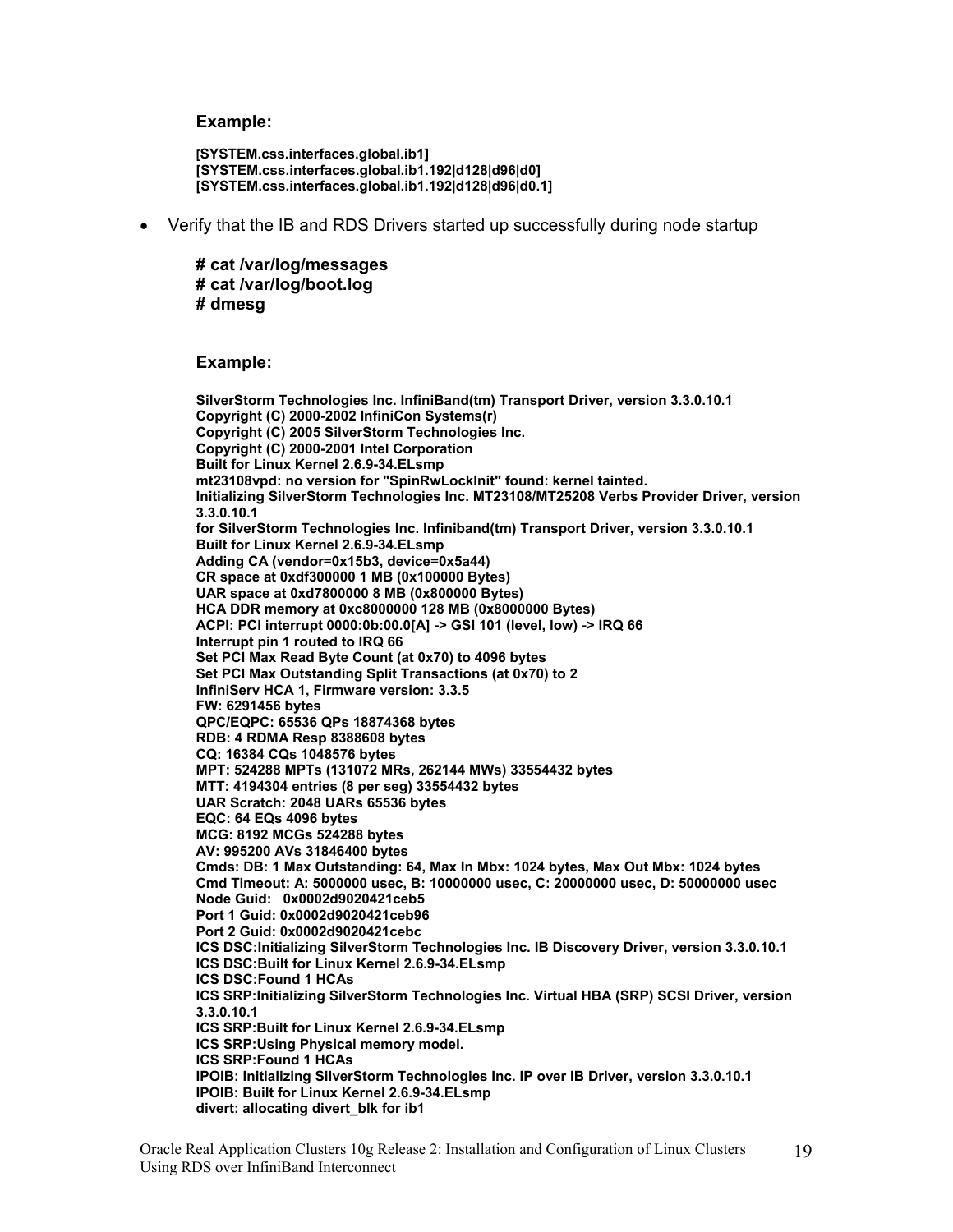**Initializing ics\_offload version 3.3.0.10.1 for SilverStorm Technologies Inc. Infiniband(tm) Transport Driver, version 3.3.0.10.1 Built for Linux Kernel 2.6.9-34.ELsmp NET: Registered protocol family 30 Initializing rds version 3.3.0.10.1 for SilverStorm Technologies Inc. Infiniband(tm) Rds , version 3.3.0.10.1 Built for Linux Kernel 2.6.9-34.ELsmp RDS:Found 1 HCAs RDS: ops\_proto\_register success!! ip\_tables: (C) 2000-2002 Netfilter core team IB Port State Change: Hca 1 Port 1 New State: Active PhysState: LinkUp IPOIB: ib1: Using Primary path** 

• Verify that RAC is using desired IPC protocols from **alert<sid>.log** file Check for the string "**cluster interconnect IPC version:Oracle RDS/IP (generic)**" in the alert<sid>.log file.

#### **Example:**

**Example:** 

**………… ………… Starting ORACLE instance (normal) LICENSE\_MAX\_SESSION = 0 LICENSE\_SESSIONS\_WARNING = 0 Interface type 1 ib1 192.128.96.0 configured from OCR for use as a cluster interconnect Interface type 1 eth0 10.35.58.0 configured from OCR for use as a public interface …………………………. SYS auditing is disabled ksdpec: called for event 13740 prior to event group initialization Starting up ORACLE RDBMS Version: 10.2.0.3.0. …………………… ……………………. pga\_aggregate\_target = 387973120 Cluster communication is configured to use the following interface(s) for this instance 192.128.96.46 Mon Oct 23 11:31:07 2006 cluster interconnect IPC version:Oracle RDS/IP (generic) IPC Vendor 1 proto 3 Version 1.0 PMON started with pid=2, OS id=18765 DIAG started with pid=3, OS id=18796 ……………………..** 

• Verify that the correct network is used for database cluster interconnect

#### **SQL> SELECT INST\_ID, NAME, IP\_ADDRESS, IS\_PUBLIC, SOURCE FROM GV\$CLUSTER\_INTERCONNECTS ORDER BY INST\_ID;**

| вханиріс. |                     |                   |                  |                                  |
|-----------|---------------------|-------------------|------------------|----------------------------------|
|           | <b>INST ID NAME</b> | <b>IP ADDRESS</b> | IS PUBLIC SOURCE |                                  |
|           | ib1                 | 192.128.96.45     | NO.              | <b>Oracle Cluster Repository</b> |
|           | ib1                 | 192.128.96.46     | NO.              | <b>Oracle Cluster Repository</b> |
|           | ih1                 | 192.128.96.47     | NO               | <b>Oracle Cluster Repository</b> |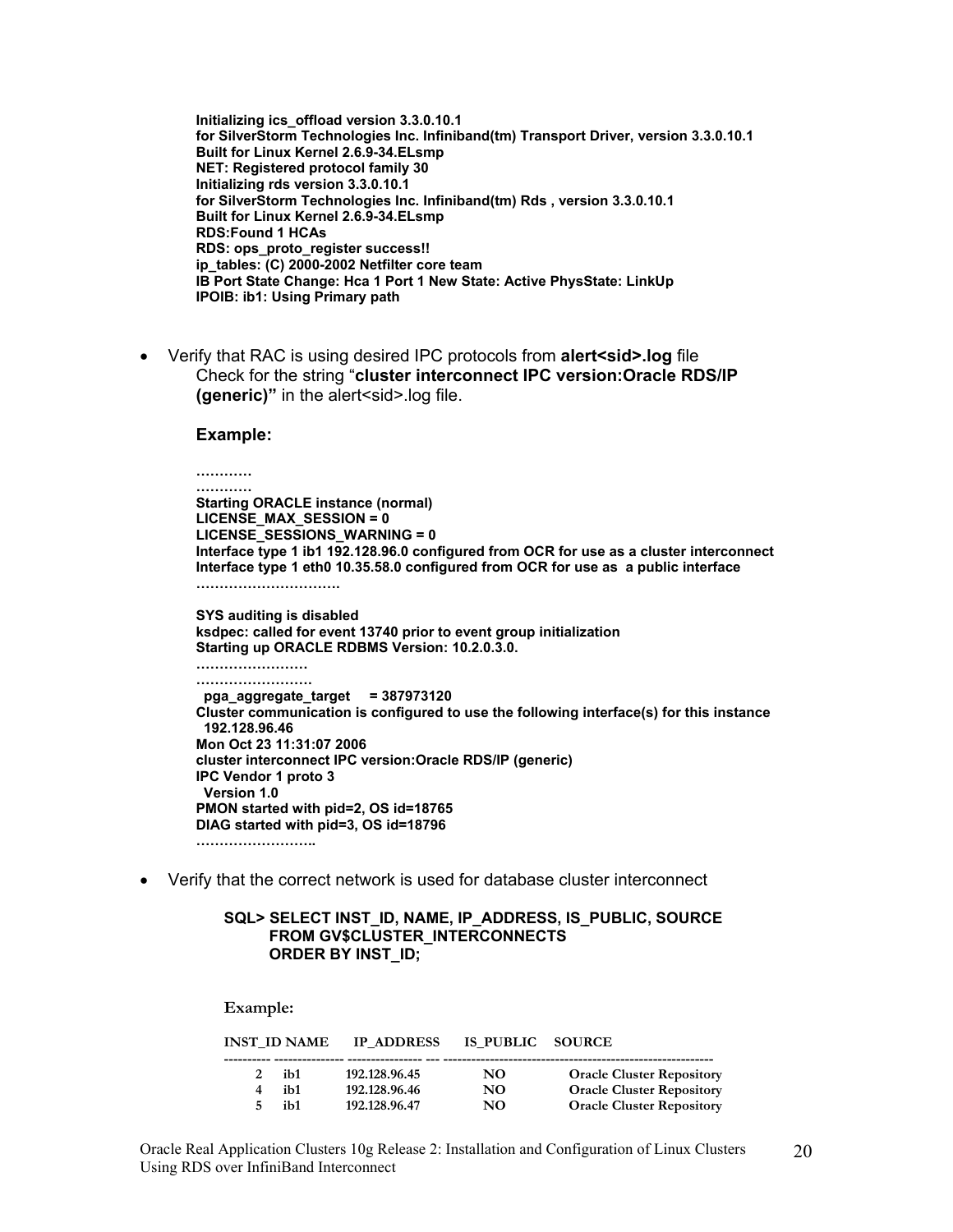**………………………………………. ……………………………………….**

or use oradebug like below

**SQL> oradebug setmypid SQL> oradebug ipc SQL> oradebug tracefile\_name** 

**Example:** 

**# cat /home/ractest/oracle/OraHome/admin/RAC/udump/rac7\_ora\_30741.trc** 

```
………………….. 
wait delta 333 sec (333729 msec) ctx ts 0x85807 last ts 0x34194 
user cpu time since last wait -171798692 sec 42949672 ticks 
system cpu time since last wait -1 sec 0 ticks 
locked 1 
blocked 0 
timed wait receives 0 
admno 0x3c7ecb0f admport: 
SSKGXPT 0xcd8c160 flags socket no 7 IP 192.128.96.46 RDS 63065 
context timestamp 0x85807 
     no ports 
   sconno accono ertt state seq# sent async sync rtrans acks 
0x043afd78 0x15cfefe8 64 3 32764 1 1 0 0 0 
0x043afd79 0x4a030532 64 3 32771 8 8 0 0 0 
…………………………….
```
**SQL> SELECT INST\_ID, PUB\_KSXPIA, PICKED\_KSXPIA, NAME\_KSXPIA, IP\_KSXPIA FROM X\$KSXPIA ORDER BY INST\_ID;** 

#### **Example:**

| <b>INST ID</b> |            | PUB KSXPIA PICKED KSXPIA | NAME KSXPIA | <b>IP KSXPIA</b> |
|----------------|------------|--------------------------|-------------|------------------|
| ----------     | ---------- |                          |             |                  |
|                |            | OCR                      | eth0        | 10.35.58.74      |
|                |            | OCR                      | ib1         | 192.128.96.46    |

# **RDS PERFORMANCE MONITORING**

#### **Monitor RDS statistics using the following OS commands:**

- When RDS is running, an associated directory structure will be present in the /proc file system **( /proc/driver/rds** )
- Start **'/sbin/iba\_mon'** as a daemon on all the nodes with values set in the "**iba\_mon.conf**. " configuration file.

### **# cat /etc/sysconfig/iba/iba\_mon.conf # /sbin/iba\_mon –d**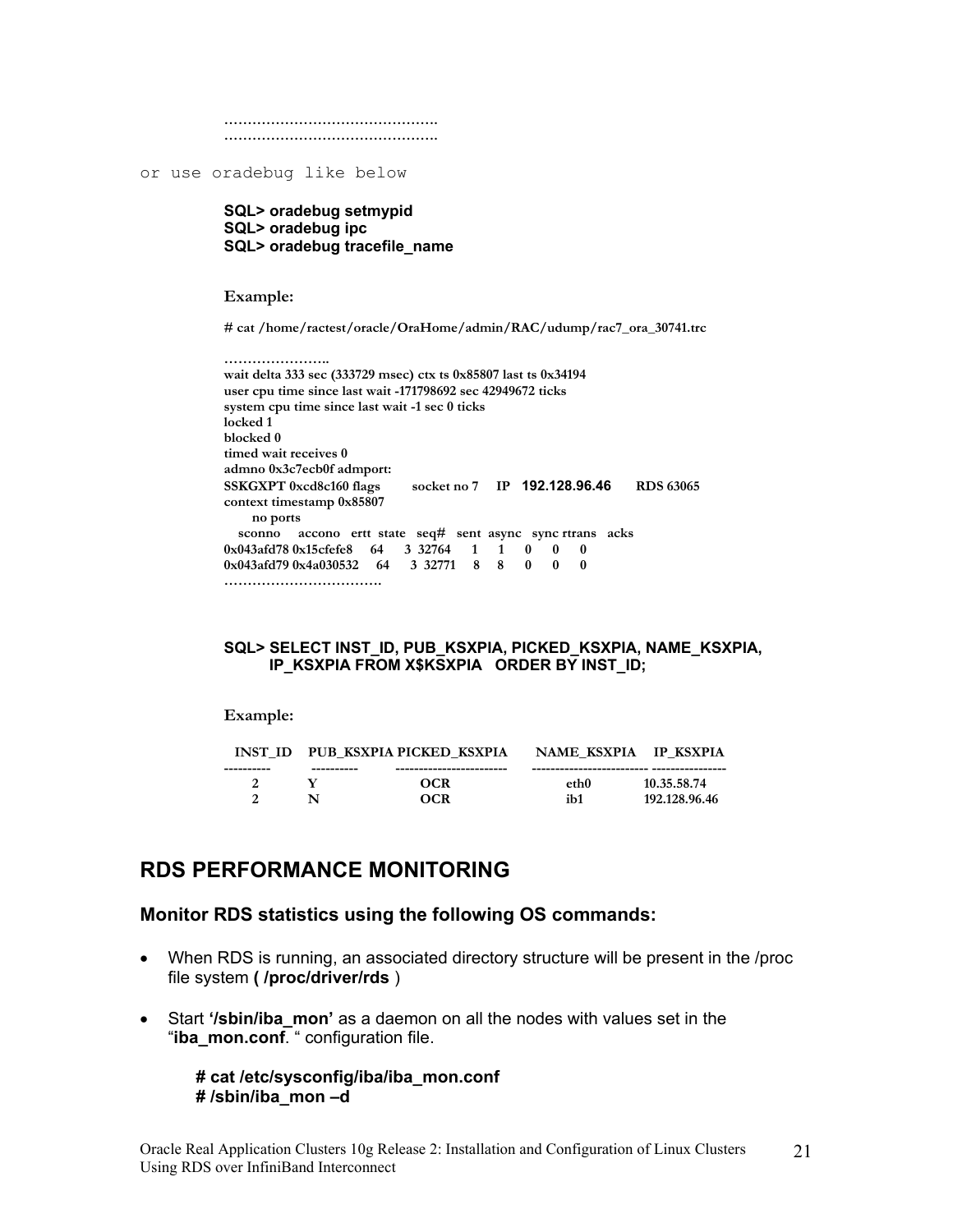# **Example:**

| # cat /etc/sysconfig/iba/iba_mon.conf                       |          |                                    |
|-------------------------------------------------------------|----------|------------------------------------|
| Interval                                                    | 10       | # monitoring interval in seconds   |
| SyslogFacility                                              | local6   | # syslog facility code, or disable |
| PortXmitData                                                | 0        | # as MB/second                     |
| PortRcvData                                                 | 0        | $\#$ as MB/second                  |
| <b>PortXmitPkts</b>                                         | 0        | # as packets/second                |
| <b>PortRcvPkts</b>                                          | $\bf{0}$ | # as packets/second                |
| SymbolErrorCounter                                          | 100      |                                    |
| <b>LinkErrorRecoveryCounter</b>                             | 3        |                                    |
| <b>LinkDownedCounter</b>                                    | 3        |                                    |
| <b>PortRcvErrors</b>                                        | 100      |                                    |
| PortRcvRemotePhysicalErrors                                 | 100      |                                    |
| PortRcvSwitchRelayErrors                                    | 100      |                                    |
| <b>PortXmitDiscards</b>                                     | 100      |                                    |
| <b>PortXmitConstraintErrors</b>                             | 10       |                                    |
| <b>PortRcvConstraintErrors</b>                              | 10       |                                    |
| LocalLinkIntegrityErrors                                    | 3        |                                    |
| <b>ExcessiveBufferOverrunErrors</b>                         | 3        |                                    |
| 100<br>VL15Dropped                                          |          |                                    |
| #/sbin/iba_mon-d<br>iba_mon: Starting<br>iba_mon: Settings: |          |                                    |
| iba mon: Interval                                           |          | 10                                 |
| iba_mon: SyslogFacility                                     |          | local <sub>6</sub>                 |
| iba_mon: SymbolErrorCounter                                 |          | 100                                |
| iba_mon: LinkErrorRecoveryCounter                           |          | 3                                  |
| LinkDownedCounter<br>iba mon:                               |          | 3                                  |
| PortRcyErrors<br>iba_mon:                                   |          | 100                                |
| PortRcvRemotePhysicalErrors<br>iba_mon:                     |          | 100                                |
| PortRcvSwitchRelayErrors<br>iba_mon:                        |          | 100                                |
| PortXmitDiscards<br>iba mon:                                |          | 100                                |
| PortXmitConstraintErrors<br>iba mon:                        |          | 10                                 |
| <b>PortRcvConstraintErrors</b><br>iba mon:                  |          | 10                                 |
| LocalLinkIntegrityErrors<br>iba mon:                        |          | 3                                  |
| <b>ExcessiveBufferOverrunErrors</b><br>iba mon:             |          | 3                                  |
| VL15Dropped<br>iba mon:                                     |          | 100                                |
| [root@node1]# iba_mon: Port 0x0002c9020021ccb9 Active       |          |                                    |
| iba_mon: Port 0x0002c9020021ccba Down                       |          |                                    |

• To Monitor RDS usage statistics

## # **cat /proc/driver/rds/stats**

| # cat /proc/driver/rds/stats                 |    |
|----------------------------------------------|----|
| <b>Rds Statistics:</b>                       |    |
| Sockets open:                                | 96 |
| <b>End Nodes connected:</b>                  | 14 |
| <b>Performance Counters: ON</b><br>Transmit: |    |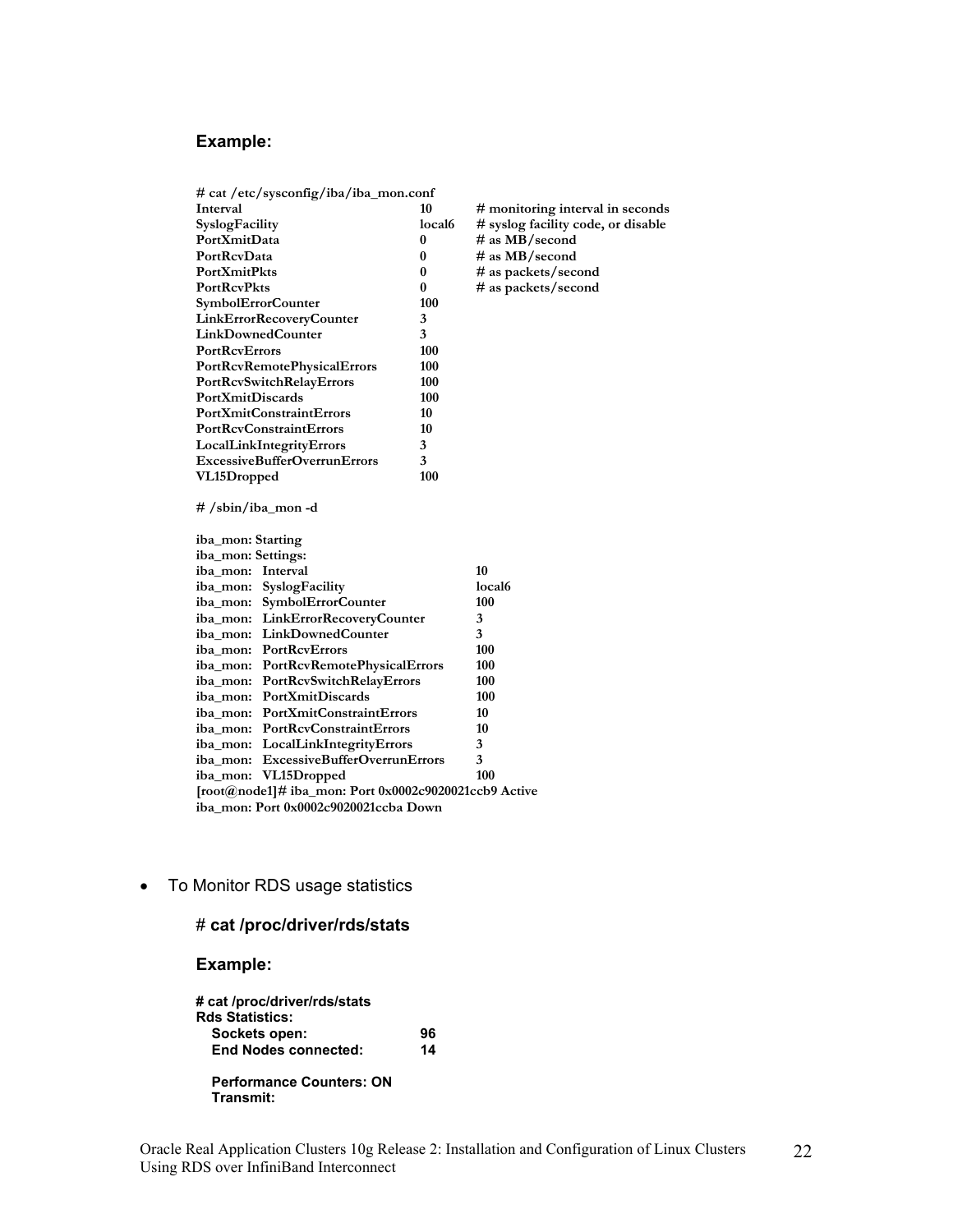| <b>Xmit bytes</b>             | 1353187764 |         |
|-------------------------------|------------|---------|
| Xmit packets                  |            | 3417817 |
| <b>Xmit errors</b>            |            | 3       |
| Loopback packets dropped      |            | U       |
| Receive:                      |            |         |
| <b>Recv bytes</b>             | 1265875795 |         |
| <b>Recv packets</b>           | 3401421    |         |
| Recv packets pending          |            | n       |
| Recv packets dropped          |            | 27864   |
| <b>Recverrors</b>             |            | 5814    |
| <b>Stalled Ports:</b>         |            | 0       |
| Stalls Sent                   |            | 0       |
| <b>Unstalls Sent</b>          |            | 0       |
| Stalls Recvd                  |            | 0       |
| <b>Unstalls Recyd</b>         |            | O       |
| Debug Stats:                  |            |         |
| <b>ENOBUFs (105) returned</b> |            | 0       |
| EWOULDBLOCKs(11) returned     |            | 71      |
| Rx pkts pending HWM           |            | 5607    |
| Rx pkts coalescing            |            | 50      |
| Rx buf alloc failed           |            | 0       |
| Rx post_thread_wakeups        |            | 0       |
| <b>Stall events ignored</b>   |            | 0       |
| <b>Session failovers</b>      |            | 3       |
|                               |            |         |

• To view RDS connections in use

# cat /proc/driver/rds/info

**Example:** 

**# cat /proc/driver/rds/info Session Info: IP State** Rx bufs Rx Cache **192.128.96.45 ACTIVE 499 0 192.128.96.46 ACTIVE …………. …………. 192.168.100.51 ACTIVE 489 0 192.168.100.16 IDLE 0 0 --------------------- Socket Info: Port Rx pending State**

• View IB network statistics and monitor cluster interconnect for any collisions, errors and lost packets on the ib Interface

**# /bin/netstat –i**

```
# netstat -i 
Kernel Interface table 
Iface MTU Met RX-OK RX-ERR RX-DRP RX-OVR TX-OK TX-ERR TX-DRP TX-OVR Flg 
       eth0 1500 0 1127673 0 0 0 711366 0 0 0 BMRU
```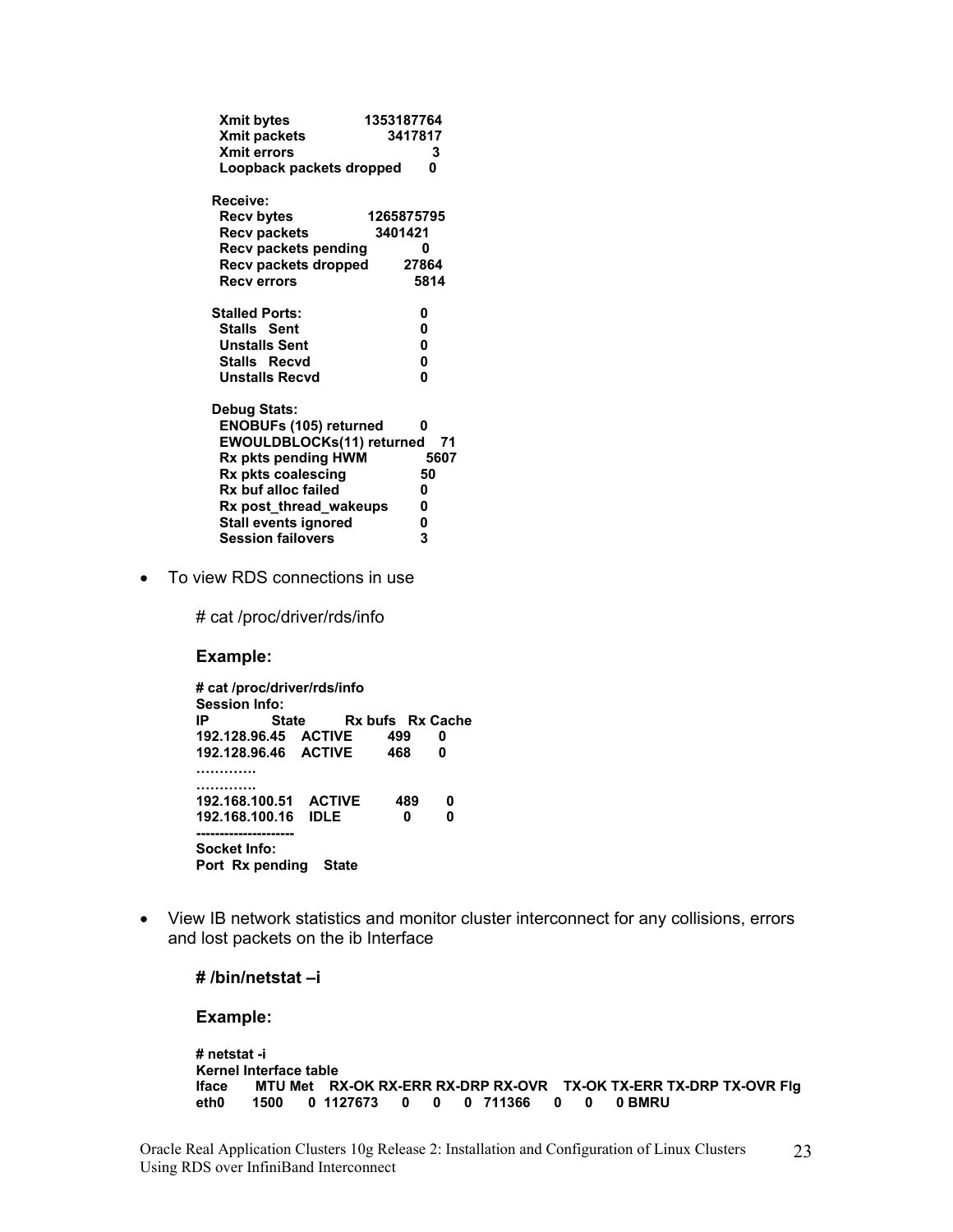| eth0:1 | 1500 | - no statistics available -<br>$\mathbf{0}$ |     |     |            |                |     | <b>BMRU</b> |
|--------|------|---------------------------------------------|-----|-----|------------|----------------|-----|-------------|
| eth1   | 1500 | 0 829395 2                                  |     |     | 0 0 331282 | n              | - 0 | 0 BMRU      |
| ib1    | 2044 | 0 10020829                                  | 0   | - 0 | 09898208   | $\mathbf{0}$ 2 |     | 0 BMRU      |
| lo.    |      | 16436 0 3991905                             | - 0 | 0   | 0 3991905  | - 0            | n   | 0 I RU      |

• Measure Interconnect Traffic

**# /usr/bin/sar –n DEV** 

**Example:** 

**# /usr/bin/sar -n DEV|more Linux 2.6.9-34.ELsmp (node1) 11/30/2006** 

| 10:10:01 PM |     |       |       |               | IFACE rxpck/s txpck/s rxbyt/s txbyt/s rxcmp/s txcmp/s rxmcst/s |      |      |      |  |
|-------------|-----|-------|-------|---------------|----------------------------------------------------------------|------|------|------|--|
| 10:10:01 AM | ib1 | 29.53 |       |               | 28.86 5092.14 3393.59                                          | 0.00 | 0.00 | 0.07 |  |
| 10:20:01 AM | ib1 | 29.49 |       |               | 28.46 5101.32 3373.69                                          | 0.00 | 0.00 | 0.06 |  |
| 10:30:01 AM | ib1 | 29.45 |       |               | 28.35 5086.49 3364.08                                          | 0.00 | 0.00 | 0.06 |  |
| 10:40:01 AM | ib1 | 29.49 |       |               | 28.18 5100.64 3357.71                                          | 0.00 | 0.00 | 0.07 |  |
| 10:50:01 AM | ib1 | 29.45 |       |               | 28.35 5075.19 3360.91                                          | 0.00 | 0.00 | 0.06 |  |
| 11:00:01 AM | ib1 | 29.42 |       |               | 28.22 5077.42 3355.07                                          | 0.00 | 0.00 | 0.06 |  |
| 11:10:01 AM | ib1 | 29.46 |       |               | 28.23 5099.52 3360.73                                          | 0.00 | 0.00 | 0.07 |  |
| 11:20:01 AM | ib1 | 29.48 | 28.24 |               | 5100.54 3361.19                                                | 0.00 | 0.00 | 0.06 |  |
| 11:30:01 AM | ib1 | 29.43 |       |               | 28.18 5085.15 3354.46                                          | 0.00 | 0.00 | 0.06 |  |
| 11:40:01 AM | ib1 | 29.43 |       |               | 28.27 5084.64 3358.86                                          | 0.00 | 0.00 | 0.07 |  |
| Average:    | ib1 | 30.32 |       | 29.70 7218.50 | 4601.99                                                        | 0.00 | 0.00 | 0.06 |  |

• Get the IB port1 and port2 statistics

**# /sbin/p1stats # /sbin/p2stats # /sbin/showallports –h '<host>'** 

| <b>Port 1 Counters</b>       |          |                              |   |
|------------------------------|----------|------------------------------|---|
| <b>Performance: Transmit</b> |          |                              |   |
| <b>Xmit Data</b>             |          | 3039 MB (796858998 Quads)    |   |
| <b>Xmit Pkts</b>             | 17023482 |                              |   |
| Performance: Receive         |          |                              |   |
| <b>Rcv Data</b>              |          | 3627 MB (950912764 Quads)    |   |
| <b>Rcv Pkts</b>              | 17092369 |                              |   |
| Errors:                      |          | <b>Async Events:</b>         |   |
| <b>Symbol Errors</b>         | 0        | <b>State Change</b>          | n |
| <b>Link Error Recovery</b>   | 0        | Traps:                       |   |
| <b>Link Downed</b>           | 0        | <b>Link Integrity</b>        | n |
| <b>Port Rcy Errors</b>       | 0        | <b>Exc. Buffer Overrun</b>   | n |
| <b>Port Rcv Rmt Phys Err</b> | 0        | <b>Flow Control Watchdog</b> | Ω |
| <b>Port Rcv Sw Relay Err</b> | 0        | <b>Capability Mask Chg</b>   | Ω |
| <b>Port Xmit Discards</b>    | 0        | <b>Platform Guid Chg</b>     | n |
| <b>Port Xmit Constraint</b>  | 0        | <b>Bad M-Key</b>             | o |
| <b>Port Rcv Constraint</b>   | 0        | <b>Bad P-Key</b>             | o |
| <b>Local Link Integrity</b>  | 0        | <b>Bad Q-Key</b>             | Ω |
| <b>Exc. Buffer Overrun</b>   | 0        | Other                        | ŋ |
| <b>VL15 Dropped</b>          | 0        |                              |   |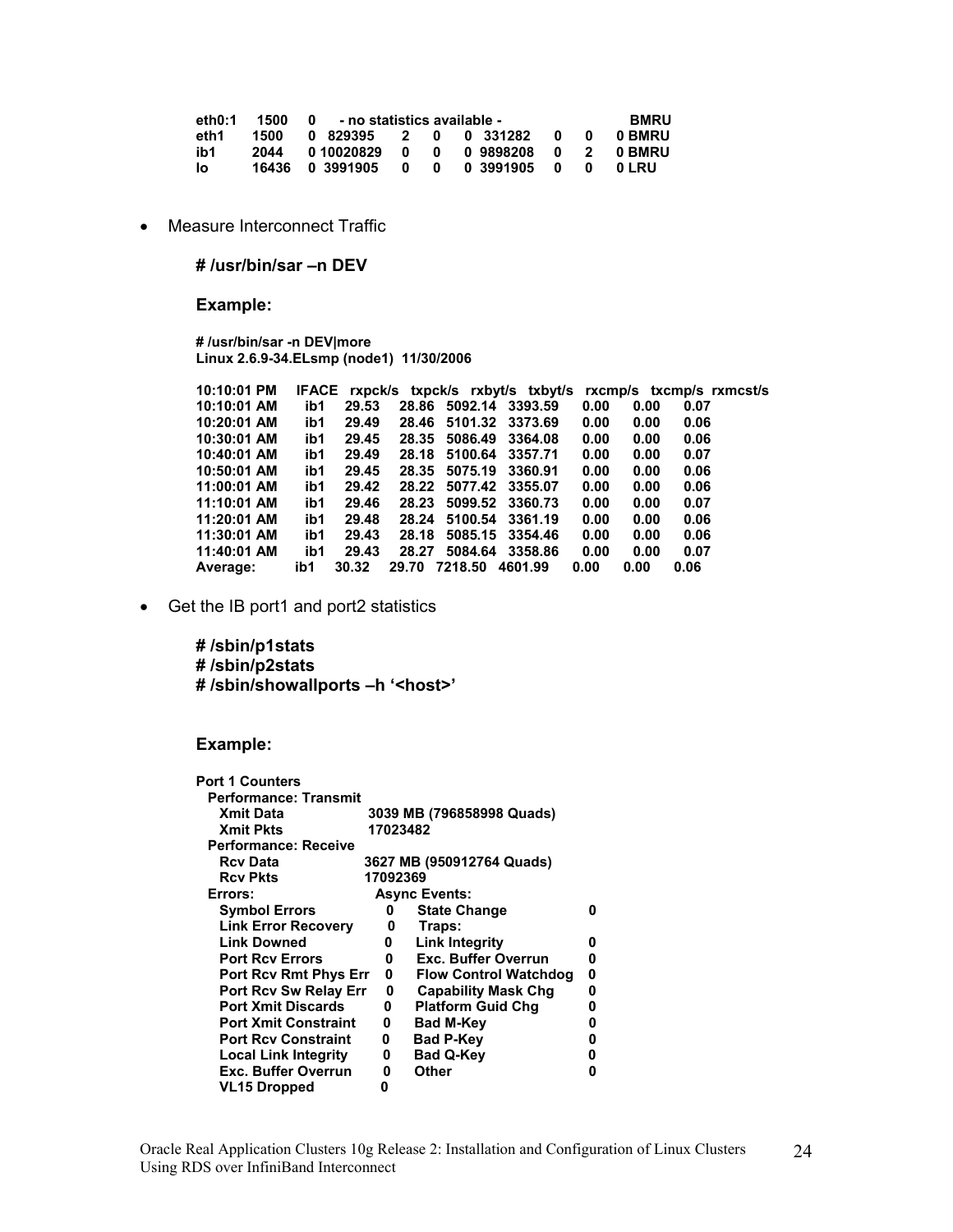• Clear the IB Port Statistic history

#### **# /sbin/clear\_p1stats # /sbin/clear\_p2stats**

- View HCA and Port level statistics from "/proc/iba/mt23108/" location
- View memory usage by RDS

#### **# cat /proc/slabinfo |grep RDS; cat /proc/slabinfo|grep IPOIB**

#### **Example:**

| <b>RDS:control</b> |    |  |                                           |  | 2200 2205 256 15 1: tunables 120 60 8: slabdata 147 147 0          |          |   |  |
|--------------------|----|--|-------------------------------------------|--|--------------------------------------------------------------------|----------|---|--|
| RDS:data           |    |  |                                           |  | 8105  8105  4352  1  2: tunables  8  4  0: slabdata  8105  8105  0 |          |   |  |
| <b>IPOIB:ports</b> | 14 |  |                                           |  | 135 28 135 1: tunables 120 60 8: slabdata 1                        |          |   |  |
| <b>IPOIB:mac</b>   | 14 |  |                                           |  | 65 60 65 1: tunables 120 60 8: slabdata 1                          |          |   |  |
| <b>IPOIB:av</b>    | 19 |  | 214 36 107 1: tunables 120 60 8: slabdata |  |                                                                    | $\sim$ 2 | 2 |  |

• View IB Card or Port failover log

#### **# cat /proc/iba/log**

#### **Example:**

**………………………… …………………………… 0004294697: IPOIB: Initializing SilverStorm Technologies Inc. IP over IB Driver, version 3.3.0.10.1 0004294697: IPOIB: Built for Linux Kernel 2.6.9-34.ELsmp 0004294697: Initializing rds version 3.3.0.10.1 for SilverStorm Technologies Inc. Infiniband(tm) Rds , version 3.3.0.10.1 0004294697: Built for Linux Kernel 2.6.9-34.ELsmp 0004294697: RDS:Found 1 HCAs 0004294697: IB Port State Change: Hca 1 Port 1 New State: Active PhysState: LinkUp 0004294697: IPOIB: ib1: Using Primary path ………………………………… ………………………………**

- Measure the RDS traffic throughput finding the packet counts in the **"/proc/driver/rds/stats"** file
- From AWR / statspack report, monitor the "**global\_cache\_statistics**" wait events

|   | <b>INST ID NAME</b>         | <b>VALUE</b> |  |  |
|---|-----------------------------|--------------|--|--|
| 2 | gc cr blocks served         | 25434        |  |  |
| 2 | gc cr block build time      | 36           |  |  |
| 2 | gc cr block flush time      | 1676         |  |  |
| 2 | gc cr block send time       | 63           |  |  |
| 2 | gc current blocks served    | 110207       |  |  |
| 2 | gc current block pin time   | 58           |  |  |
| 2 | gc current block flush time | 104          |  |  |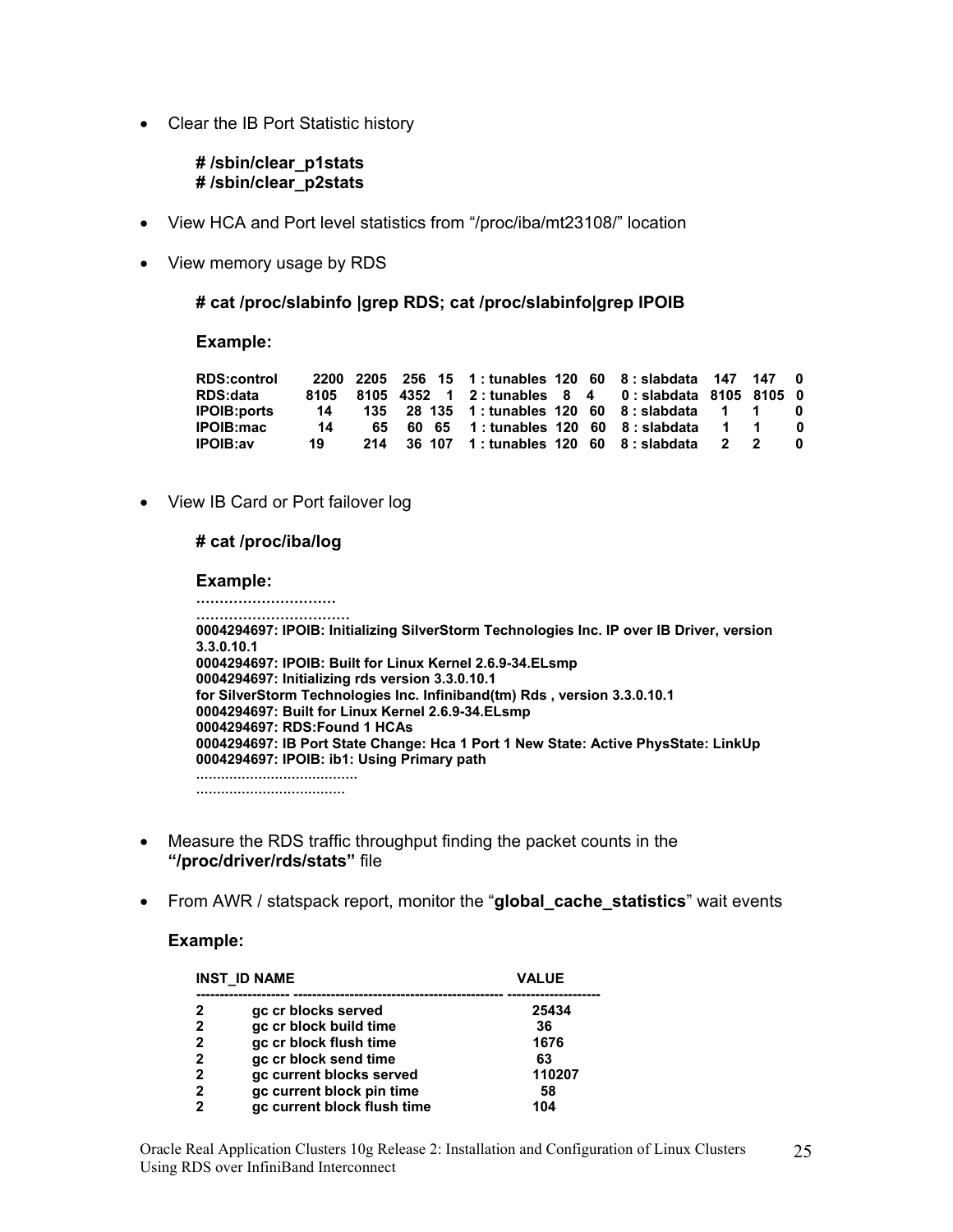| 2            | gc current block send time    | 346   |
|--------------|-------------------------------|-------|
| 2            | gc cr blocks received         | 11082 |
| 2            | gc cr block receive time      | 703   |
| 2            | gc current blocks received    | 30782 |
| 2            | gc current block receive time | 1384  |
| 2            | gc local grants               | 13624 |
| 2            | gc remote grants              | 99393 |
| 2            | gc blocks lost                | 0     |
| 2            | gc claim blocks lost          | 0     |
| $\mathbf{2}$ | gc blocks corrupt             |       |
| 2            | gc CPU used by this session   | 5493  |

• Verify that instances are running:

o **SQL> SELECT \* FROM V\$ACTIVE\_INSTANCES; Example:** 

**INST\_NUMBER INST\_NAME -------------------- ------------------------------------------------------------** 

| 2<br>4 | node1: rac1<br>node2: rac2 |
|--------|----------------------------|
| 5      | node3: rac3                |
|        |                            |

o **SQL> SELECT INSTANCE\_NAME, HOST\_NAME, VERSION, STARTUP\_TIME, STATUS, LOGINS, DATABASE\_STATUS, BLOCKED FROM GV\$INSTANCE;** 

### **Example:**

| <b>STARTUP T STATUS</b><br>INSTANCE NAME HOST NAME VERSION<br><b>LOGINS</b> |       |                  |                       |                |               |          |  |  |  |
|-----------------------------------------------------------------------------|-------|------------------|-----------------------|----------------|---------------|----------|--|--|--|
| DATABASE STATUS BLO                                                         |       |                  |                       |                |               |          |  |  |  |
|                                                                             |       |                  |                       |                |               |          |  |  |  |
| rac1                                                                        |       | node1 10.2.0.3.0 | <b>28-NOV-06 OPEN</b> | <b>ALLOWED</b> | <b>ACTIVE</b> | NO.      |  |  |  |
| $rac{2}{2}$                                                                 |       | node2 10.2.0.3.0 | <b>28-NOV-06 OPEN</b> | <b>ALLOWED</b> | <b>ACTIVE</b> | NO.      |  |  |  |
| rac <sub>3</sub>                                                            | node3 | 10.2.0.3.0       | <b>28-NOV-06 OPEN</b> | <b>ALLOWED</b> | <b>ACTIVE</b> | NO.      |  |  |  |
|                                                                             |       | .                |                       |                |               | $\cdots$ |  |  |  |
|                                                                             |       | .                |                       | .              |               |          |  |  |  |

# **DIAGNOSIS**

In case of node hung or crash, for debugging purpose,

• Enable the magic keys at OS level:

```
# sysctl –w kernel.sysrq=1
```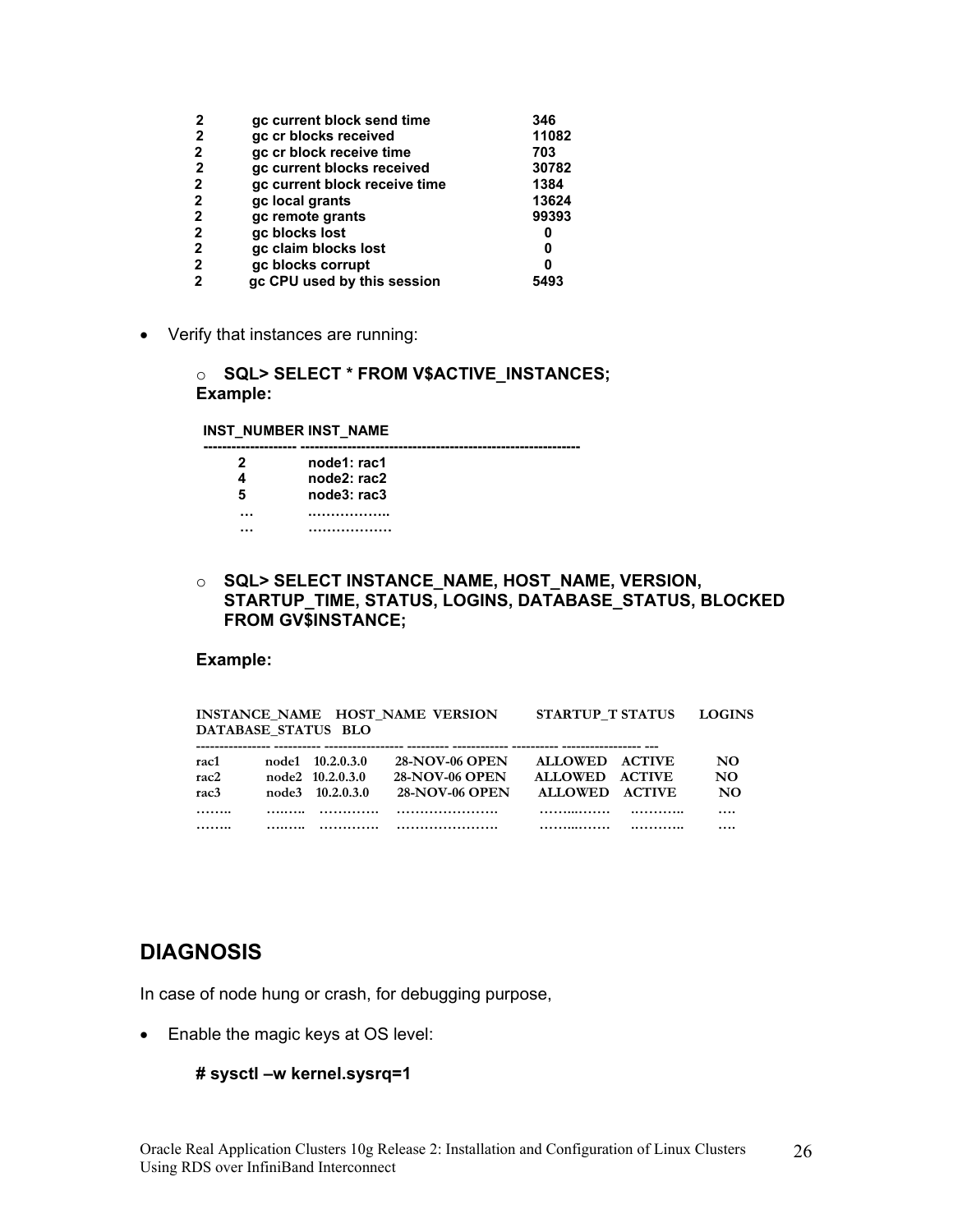- Enable and start the NMI watchdog timer on nodes to capture the stack by setting the parameter "**nmi\_watchdog=1**" **in /boot/grub/grub.conf** file
- Disable SM sweep and Discovery Scan Time at switch level to avail CPU for InfiniBand host management processes
- Collect the HCA and IB ports statistics dump for diagnosis purpose

#### **# iba\_capture <filename>.tgz**

# **REFERENCES**

- Oracle 10g RAC and SilverStorm's RDS Installation Guide
- Oracle 10g Performance and Deployment Guide
- QuickSilver Fast Fabric User's Guide



**Oracle 10gR2 RAC on Linux Cluster using RDS over IB Interconnect Installation and Configuration December 2006 Author: Badrinath Tripathy Contributing Author: Amit Das, Richard Frank, Roland Knapp, Daniel Dibbets Version 1.9** 

**Oracle Corporation World Headquarters 500 Oracle Parkway Redwood Shores, CA 94065 U.S.A.** 

**Worldwide Inquiries:**